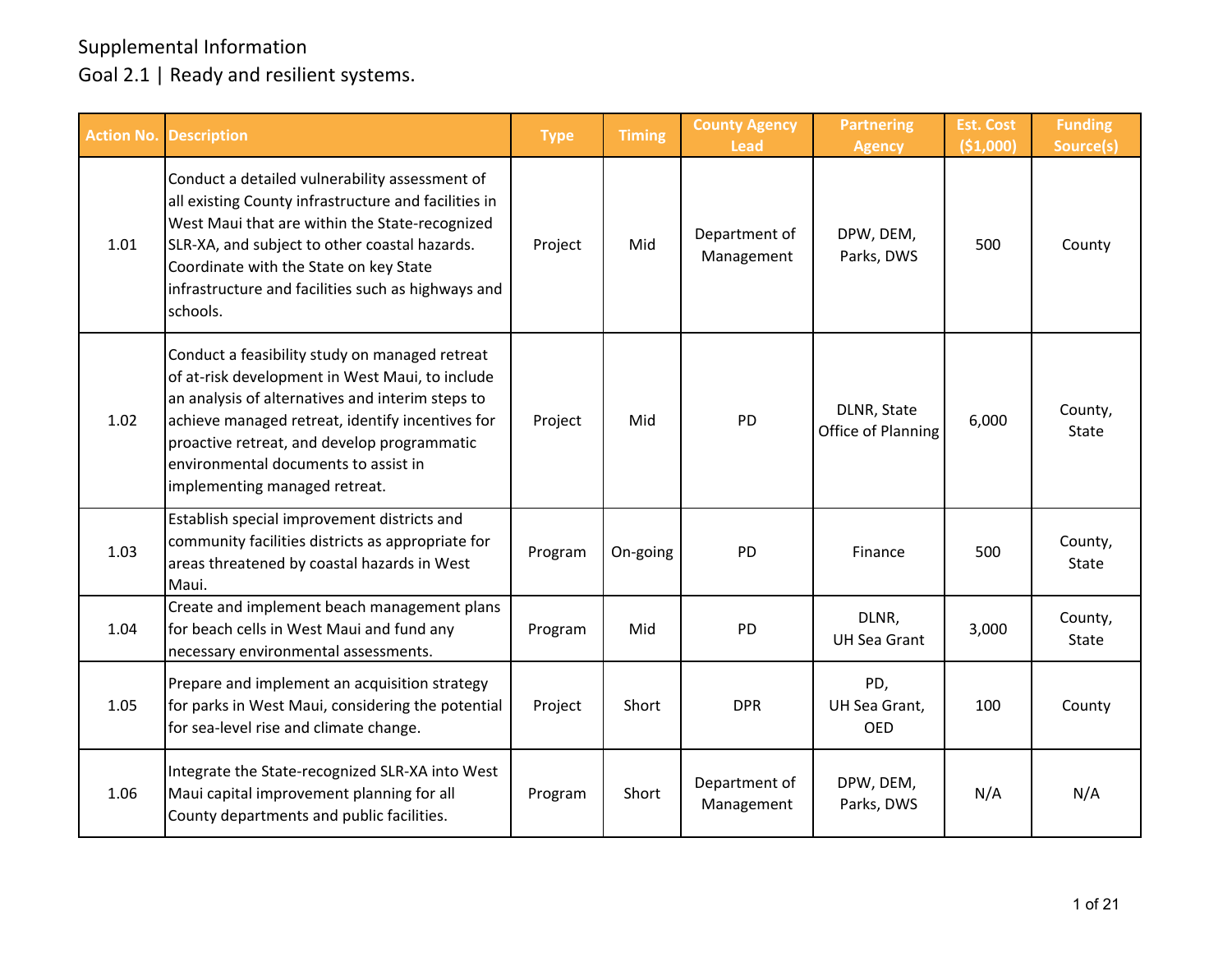| <b>Action No.</b> | <b>Description</b>                                                                                                                                                                                                                       | <b>Type</b> | <b>Timing</b> | <b>County Agency</b><br><b>Lead</b> | <b>Partnering</b><br><b>Agency</b> | <b>Est. Cost</b><br>(51,000) | <b>Funding</b><br>Source(s)           |
|-------------------|------------------------------------------------------------------------------------------------------------------------------------------------------------------------------------------------------------------------------------------|-------------|---------------|-------------------------------------|------------------------------------|------------------------------|---------------------------------------|
| 1.07              | Fund additional sea-level rise exposure<br>modeling, incorporating local data, for six feet or<br>more of sea-level rise to use in vulnerability<br>assessments of critical infrastructure and<br>facilities.                            | Project     | Short         | <b>PD</b>                           | DLNR,<br><b>UH Sea Grant</b>       | 200                          | County,<br>State                      |
| 1.08              | Work with the State Department of Health Clean<br>Water Branch to identify next steps in addressing<br>the impact of sea-level rise on on-site disposal<br>systems (i.e., cesspool and septic systems) and<br>develop remediation plans. | Program     | Mid           | <b>DEM</b>                          | State DOH, DPW,<br><b>DWS</b>      | 200                          | County,<br>State                      |
| 1.09              | Develop an inventory of natural and cultural<br>resources and practices impacted by sea-level<br>rise along with preservation plans.                                                                                                     | Project     | Long          | <b>PD</b>                           | <b>SHPD</b>                        | 600                          | County, State,<br>Federal,<br>Private |
| 1.10              | Evaluate shoreline access locations to be<br>impacted by sea-level rise, identify solutions to<br>preserve shoreline access.                                                                                                             | Project     | Short         | <b>PD</b>                           | UH Sea Grant                       | 200                          | County,<br>State                      |
| 1.11              | Propose amendments to the Special<br>Management Area (SMA) boundaries to account<br>for sea-level rise and other hazards, as well as<br>other SMA criteria.                                                                              | Project     | Mid           | <b>PD</b>                           | State Office of<br>Planning        | 50                           | County                                |
| 1.12              | Adopt siting and design standards to enhance<br>resilience in public housing and affordable<br>housing projects.                                                                                                                         | Project     | On-going      | <b>DPW</b>                          | MFD, PD                            | N/A                          | N/A                                   |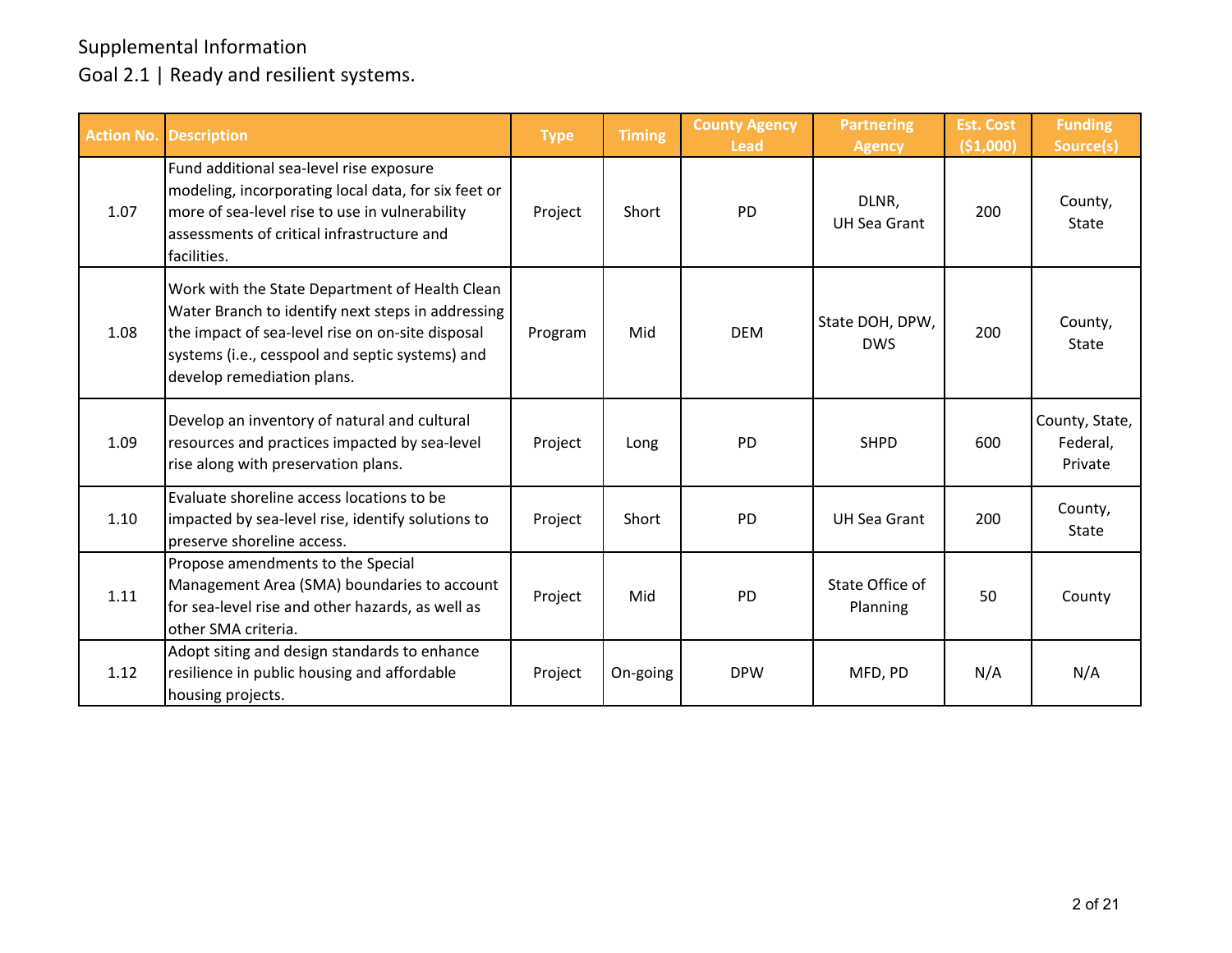|      | <b>Action No. Description</b>                                                                                                                                                                                                                                                                                                                                                                                      | <b>Type</b> | <b>Timing</b> | <b>County Agency</b><br><b>Lead</b> | <b>Partnering</b><br><b>Agency</b> | <b>Est. Cost</b><br>( \$1,000) | <b>Funding</b><br>Source(s)           |
|------|--------------------------------------------------------------------------------------------------------------------------------------------------------------------------------------------------------------------------------------------------------------------------------------------------------------------------------------------------------------------------------------------------------------------|-------------|---------------|-------------------------------------|------------------------------------|--------------------------------|---------------------------------------|
| 1.13 | Develop a wildfire information campaign with<br>signage to build public awareness of wildfire<br>hazards. Improve community awareness of the<br>human, economic, and environmental costs<br>associated with wildfires caused by negligence or<br>accident. Engage the community to create and<br>maintain fire breaks, and to consider native<br>dryland plants in landscaping in the drier areas<br>of West Maui. | Program     |               | <b>MFD</b>                          |                                    |                                |                                       |
| 1.14 | Propose amendments to the Maui County Code<br>to require developments to incorporate<br>defensible space around structures and<br>communities and require ongoing maintenance<br>of defensible spaces.                                                                                                                                                                                                             | Project     |               | <b>MFD</b>                          |                                    |                                |                                       |
| 1.15 | Propose amendments to the Maui County Code<br>to require landowners of large vacant land in<br>high fire hazard areas to prepare and carry out a<br>fuel management plan and ensure it will not<br>impact historic properties.                                                                                                                                                                                     | Project     |               | <b>MFD</b>                          |                                    |                                |                                       |
| 1.16 | Build a new fire station along Honoapi'ilani<br>Highway, south of Lahaina, to address increased<br>call volume and improve response time in that<br>area.                                                                                                                                                                                                                                                          | <b>CIP</b>  |               | <b>MFD</b>                          |                                    |                                |                                       |
| 1.17 | Develop a plan to provide fire protection for<br>homes on kuleana lands.                                                                                                                                                                                                                                                                                                                                           | Project     |               | <b>MFD</b>                          |                                    |                                |                                       |
| 1.18 | Develop a community-based disaster<br>preparation plan.                                                                                                                                                                                                                                                                                                                                                            | Project     | Short         | <b>MEMA</b>                         | HI-EMA                             | <b>TBD</b>                     | County, State,<br>Federal,<br>Private |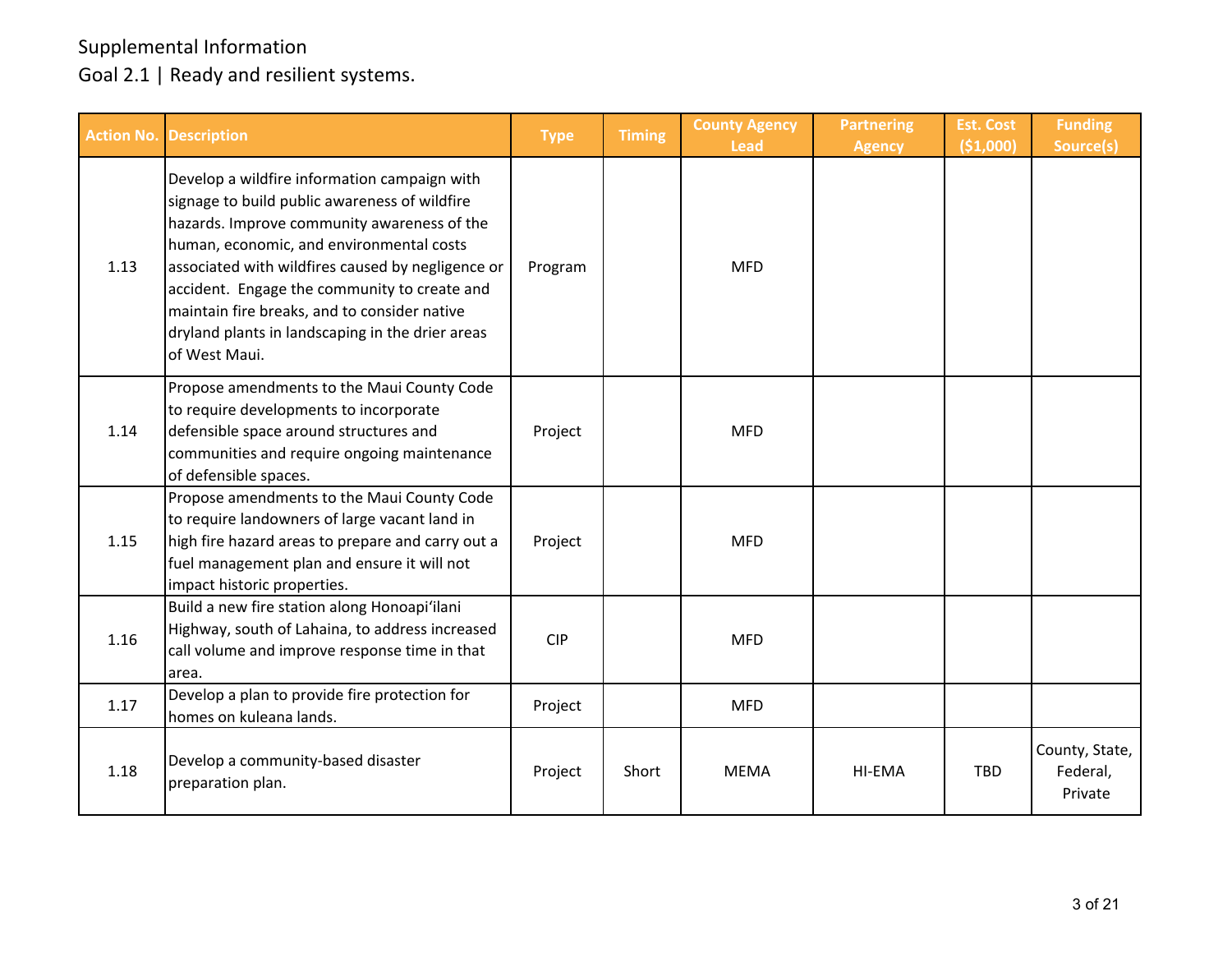| <b>Action No.</b> | <b>Description</b>                                                                                                                                                                          | <b>Type</b> | <b>Timing</b> | <b>County Agency</b><br><b>Lead</b> | <b>Partnering</b><br><b>Agency</b> | <b>Est. Cost</b><br>( \$1,000] | <b>Funding</b><br>Source(s)           |
|-------------------|---------------------------------------------------------------------------------------------------------------------------------------------------------------------------------------------|-------------|---------------|-------------------------------------|------------------------------------|--------------------------------|---------------------------------------|
| 1.19              | Develop a long-term post-disaster recovery and<br>reconstruction plan for West Maui.                                                                                                        | Project     | Mid           | PD                                  | MEMA;<br><b>UH Sea Grant</b>       | 500                            | County, State,<br>Federal             |
| 1.20              | Annually fund maintenance of a GIS database of<br>all emergency management infrastructure and<br>collection of post-incident monitoring data.                                               | Program     | On-Going      | <b>MEMA</b>                         | <b>Various County</b><br>agencies  | 165                            | County                                |
| 1.21              | Identify additional emergency shelter facilities<br>that include storage of supplies and are located<br>in the safest identifiable areas given the risk of<br>natural or manmade disasters. | Program     | Long          | <b>MFMA</b>                         | DPR, PD,<br>HI-EMA                 | <b>TBD</b>                     | County, State,<br>Federal             |
| 1.22              | Identify additional emergency evacuation routes<br>to access West Maui and isolated neighborhoods.                                                                                          | Program     | Mid           | <b>MEMA</b>                         | DPW, PD                            | <b>TBD</b>                     | County,<br>State                      |
| 1.23              | Plan and build fire breaks and bioswales that can<br>be used for recreational paths and greenways<br>around existing development and between new<br>developments.                           | Program     |               | <b>MFD</b>                          |                                    |                                |                                       |
| 1.24              | Develop and implement a more robust<br>communication system during emergencies.                                                                                                             | Project     | On-Going      | <b>MEMA</b>                         | <b>HI-EMA</b>                      | <b>TBD</b>                     | County, State,<br>Federal,<br>Private |
| 1.25              | Develop a resiliency hub appropriate for the<br>West Maui community.                                                                                                                        | Project     | Short         | Mayor's Office                      | Community<br>groups                | 1,500                          | County,<br>Federal,<br>Private        |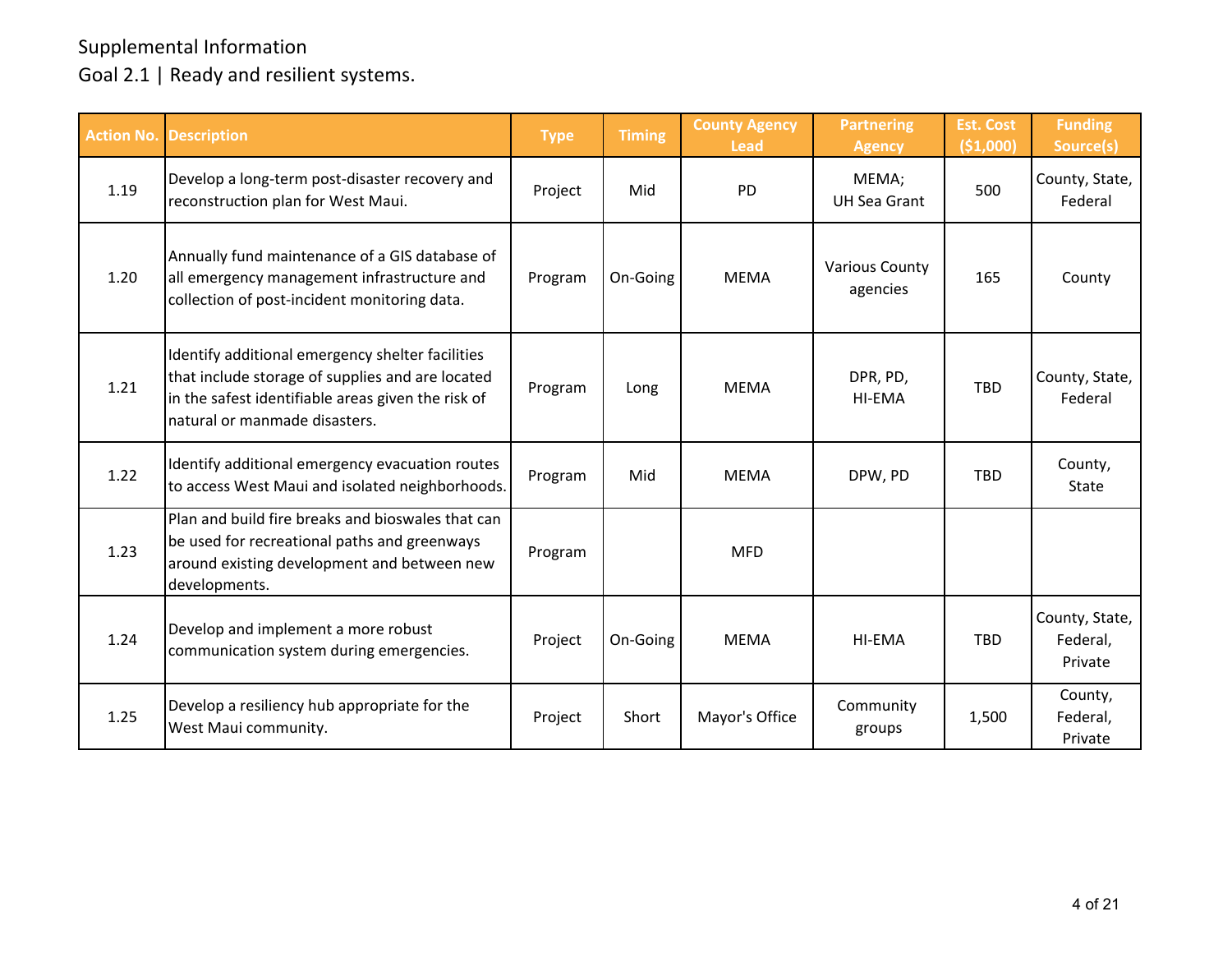|      | <b>Action No. Description</b>                                                                                                                                                                                                                                                                           | <b>Type</b> | <b>Timing</b> | <b>County Agency</b><br><b>Lead</b> | <b>Partnering</b><br><b>Agency</b> | <b>Est. Cost</b><br>( \$1,000) | <b>Funding</b><br>Source(s) |
|------|---------------------------------------------------------------------------------------------------------------------------------------------------------------------------------------------------------------------------------------------------------------------------------------------------------|-------------|---------------|-------------------------------------|------------------------------------|--------------------------------|-----------------------------|
| 1.26 | In the event of an emergency, alert the public of<br>dangerous road conditions, closures, hazards, or<br>disasters by implementing appropriate safety<br>measures such as temporary staging of<br>electronic messaging signs on either side of the<br>Pali, near DT Fleming Beach Park, and in Waihe'e. | Program     |               | <b>MPD</b>                          |                                    |                                |                             |
| 1.27 | Identify and implement appropriate safety<br>improvements such as traffic controls in<br>improving Kahekili Highway and Honoapi'ilani<br>Highway for use as an alternate route for West<br>Maui during times of emergency.                                                                              | Program     |               | <b>MPD</b>                          |                                    |                                |                             |
| 1.28 | Identify and implement temporary safety<br>measures such as signage and lane shifts to alert<br>the public of dangerous road conditions due to<br>sea level rise and climate change.                                                                                                                    | Program     | Mid           | <b>DPW</b>                          | State DOT                          | <b>TBD</b>                     | County,<br><b>State</b>     |
| 1.29 | Preserve and maintain existing reservoir and<br>water storage infrastructure within West Maui<br>for fire protection capabilities and agriculture<br>uses.                                                                                                                                              | Program     | Short         | Department of<br>Management         | Private<br>landowners              | <b>TBD</b>                     | County,<br>Private          |
| 1.30 | Develop basal groundwater sources in West<br>Maui to timely serve planned population growth<br>and offset decreased surface water diversions.                                                                                                                                                           | <b>CIP</b>  | On-going      | <b>DWS</b>                          |                                    | 40,000                         | County                      |
| 1.31 | Improve interconnection between Department<br>of Water Supply subsystems in West Maui.                                                                                                                                                                                                                  | <b>CIP</b>  | On-going      | <b>DWS</b>                          | <b>DHHL</b>                        | 500                            | State                       |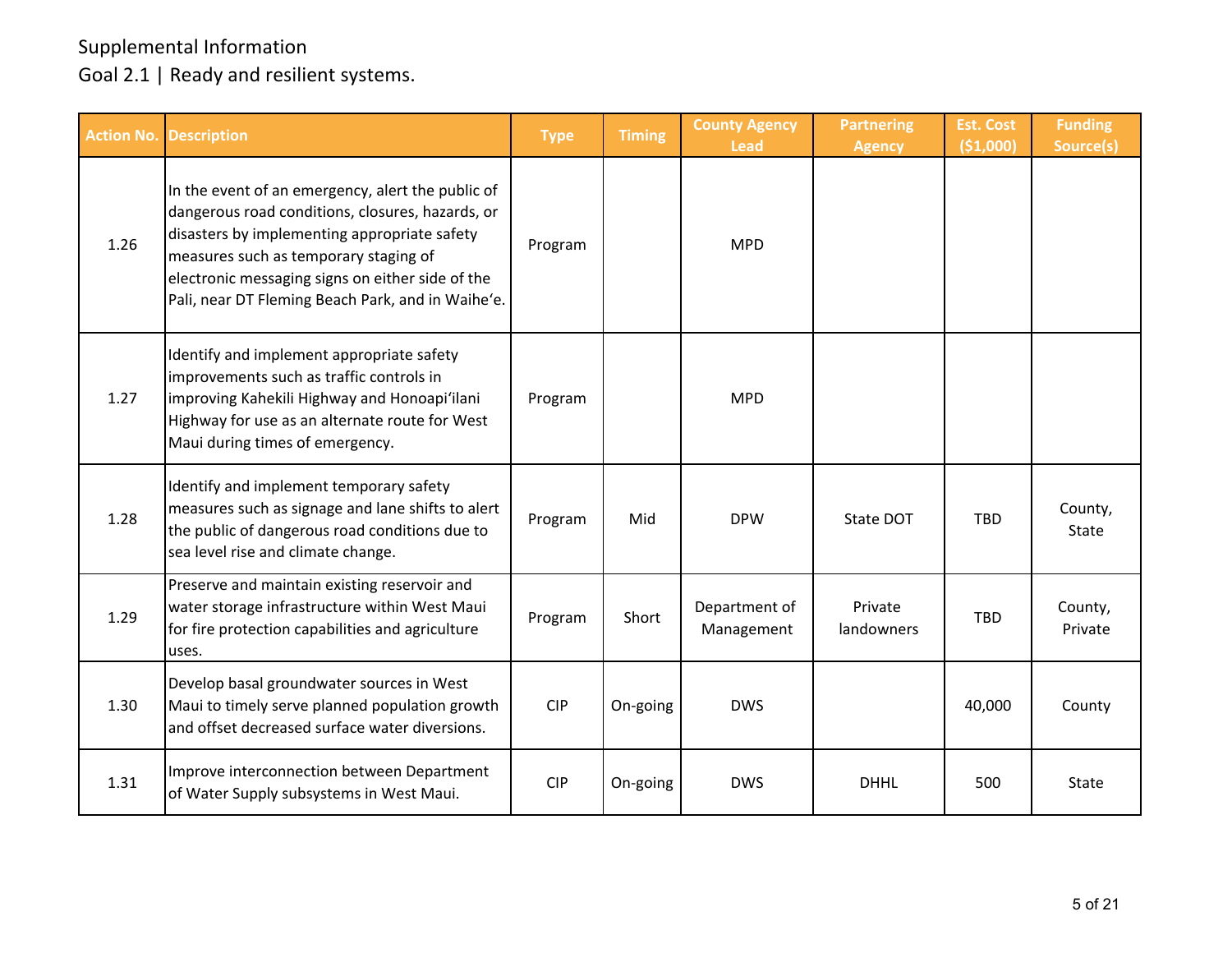| <b>Action No.</b> | <b>Description</b>                                                                                                                                                                                                                                                                                                        | <b>Type</b> | <b>Timing</b> | <b>County Agency</b><br><b>Lead</b> | <b>Partnering</b><br><b>Agency</b> | <b>Est. Cost</b><br>( \$1,000) | <b>Funding</b><br>Source(s)           |
|-------------------|---------------------------------------------------------------------------------------------------------------------------------------------------------------------------------------------------------------------------------------------------------------------------------------------------------------------------|-------------|---------------|-------------------------------------|------------------------------------|--------------------------------|---------------------------------------|
| 1.32              | Develop contingency agreements between<br>County and private water purveyors in West<br>Maui.                                                                                                                                                                                                                             | Project     | On-going      | <b>DWS</b>                          |                                    | N/A                            | N/A                                   |
| 1.33              | Continue to support the allocation of water<br>resources to Department of Hawaiian<br>Homelands (DHHL), as identified in the 2019<br>Water Use and Development Plan (19.0 Lahaina<br>Aquifer Sector Area), to ensure there is ample<br>water resources allocated for DHHL.                                                | Program     | On-going      | <b>DWS</b>                          |                                    | 13,500                         | County                                |
| 1.34              | Identify and encourage potential new users of<br>recycled water, including but not limited to<br>parks, golf courses, and agriculture, and expand<br>recycled water storage and conveyance systems<br>in West Maui to increase the reuse of recycled<br>water.                                                            | Program     | On-going      | <b>DEM</b>                          | State DOH                          | 100,000                        | County, State,<br>Federal,<br>Private |
| 1.35              | Study and implement other disposal means to<br>strive to eliminate the use of underground<br>injection control wells and transition from the<br>use of wastewater injection control wells to<br>appropriate environmentally sound methods of<br>wastewater disposal and promote beneficial use<br>of wastewater effluent. | Project     | On-going      | <b>DEM</b>                          | State DOH, EPA                     | 250,000                        | County, State,<br>Federal,<br>Private |
| 1.36              | Improve odor control at the Lahaina Wastewater<br>Reclamation Facility and pump stations.                                                                                                                                                                                                                                 | Project     | Mid           | <b>DEM</b>                          |                                    | 5,000                          | County,<br>State                      |
| 1.37              | Propose amendments to the Maui County Code<br>to allow for more use of greywater for approved<br>purposes in West Maui.                                                                                                                                                                                                   | Project     | Mid           | <b>DEM</b>                          | State DOH, DPW                     | N/A                            | N/A                                   |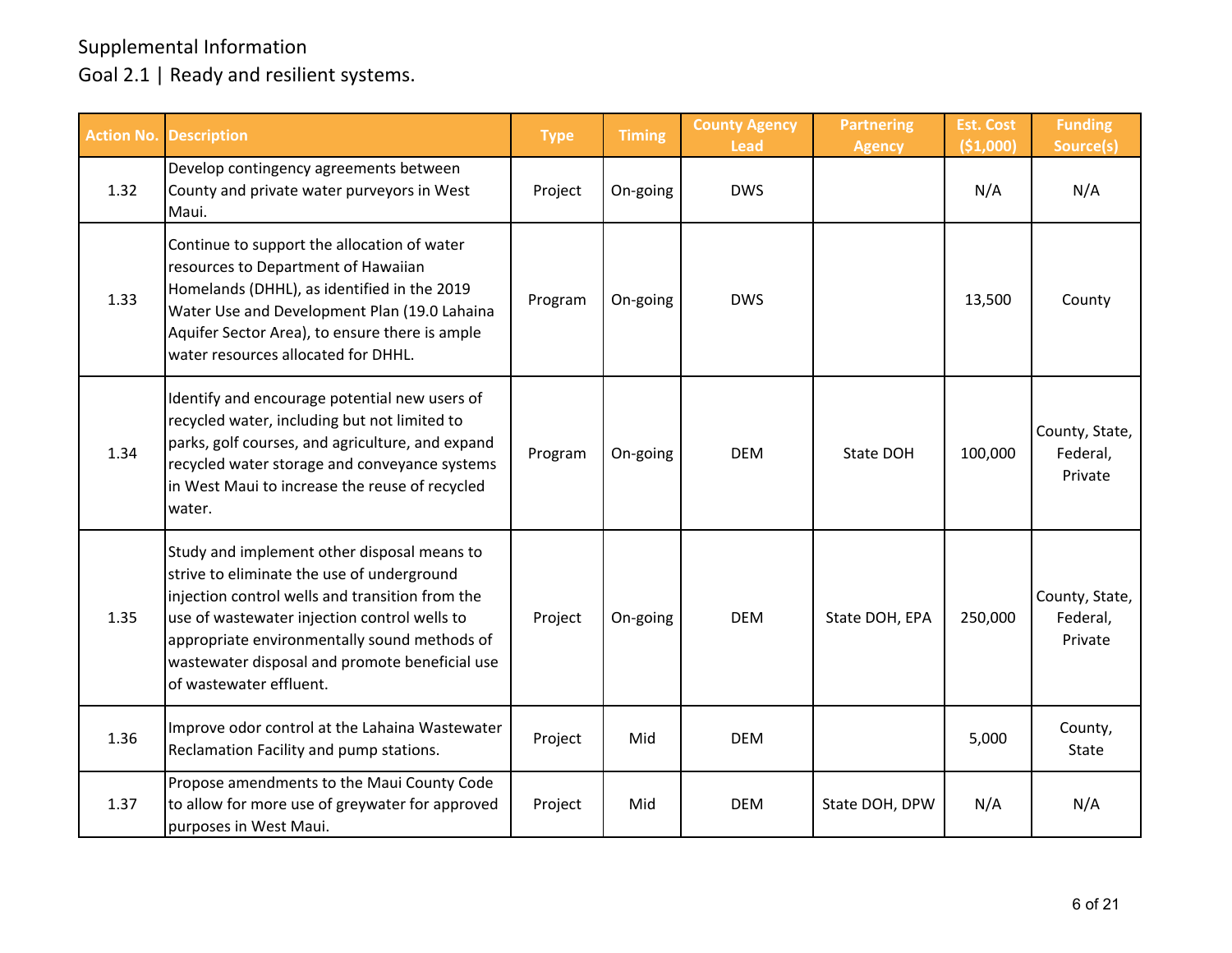| <b>Action No.</b> | <b>Description</b>                                                                                                                                                                                                | <b>Type</b> | <b>Timing</b> | <b>County Agency</b><br><b>Lead</b> | <b>Partnering</b><br><b>Agency</b> | <b>Est. Cost</b><br>( \$1,000) | <b>Funding</b><br>Source(s) |
|-------------------|-------------------------------------------------------------------------------------------------------------------------------------------------------------------------------------------------------------------|-------------|---------------|-------------------------------------|------------------------------------|--------------------------------|-----------------------------|
| 1.38              | Identify a location and develop a transfer station<br>for disposal/recycling of regulated (EPA and<br>DOH) materials such as appliances, e-waste,<br>tires, and lead-acid batteries.                              | Project     | On-going      | <b>DEM</b>                          | DPW, Finance                       | 1,800                          | County                      |
| 1.39              | Update the Lahaina Town Drainage Master Plan<br>with consideration to low impact development<br>solutions and develop an implementation plan.                                                                     | Project     | Mid           | <b>DPW</b>                          |                                    | 500                            | County                      |
| 1.40              | Support the implementation of flood control<br>projects and siltation basins mau ka of<br>Honoapi'ilani Highway, including the remaining<br>phases of the Lahaina Watershed Project, to<br>address problem areas. | <b>CIP</b>  | Ongoing       | <b>DPW</b>                          | <b>NRCS</b>                        | 14,100                         | Federal,<br>County          |
| 1.41              | Maintain a current inventory of drainage<br>facilities in West Maui for use in developing long-<br>term plans for addressing stormwater issues.                                                                   | Project     | Ongoing       | <b>DPW</b>                          |                                    | N/A                            | N/A                         |
| 1.42              | Improve stormwater management systems along<br>Lower Honoapi'ilani Road to minimize<br>stormwater runoff to the ocean.                                                                                            | <b>CIP</b>  | 2023-24       | <b>DPW</b>                          |                                    | 200                            | County                      |
| 1.43              | Prioritize regular maintenance and clearing of<br>sediment basins in West Maui.                                                                                                                                   | Program     | Ongoing       | <b>DPW</b>                          | <b>DLNR</b>                        | N/A                            | N/A                         |
| 1.44              | Implement the County's Storm Water<br>Management Program in West Maui with<br>consideration to low impact design objectives.                                                                                      | Program     | Long          | <b>DPW</b>                          | <b>State DOH</b>                   | <b>TBD</b>                     | County                      |
| 1.45              | Educate the public on existing policies related to<br>maintenance of drainageways.                                                                                                                                | Program     | Mid           | <b>DPW</b>                          |                                    | <b>TBD</b>                     | County                      |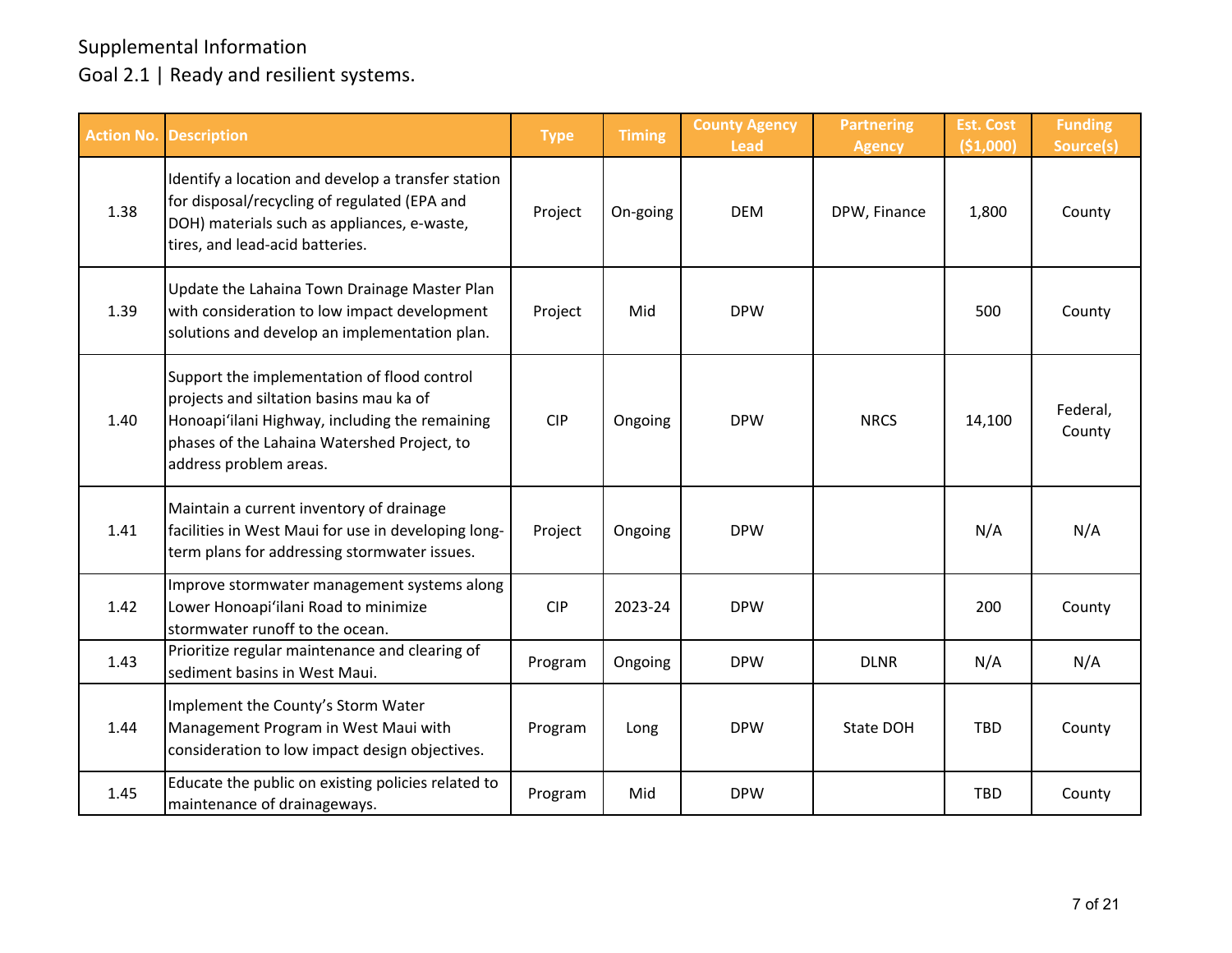|      | <b>Action No. Description</b>                                                                                                                                                                                                                      | <b>Type</b> | <b>Timing</b> | <b>County Agency</b><br><b>Lead</b> | <b>Partnering</b><br><b>Agency</b>                                                   | <b>Est. Cost</b><br>(51,000) | <b>Funding</b><br>Source(s) |
|------|----------------------------------------------------------------------------------------------------------------------------------------------------------------------------------------------------------------------------------------------------|-------------|---------------|-------------------------------------|--------------------------------------------------------------------------------------|------------------------------|-----------------------------|
| 1.46 | Create open space in areas sensitive to flooding<br>and around the native forests as a protective<br>buffer both for the forest and development.                                                                                                   | Project     | Short         | Mayor's Office                      | Various County,<br>State, and<br>Federal agencies,<br>NGOs,<br>private<br>landowners | 2,000                        | Federal                     |
| 1.47 | Propose amendments to the Maui County code<br>to require permeable surfaces or other low<br>impact development standards to be used in<br>new or redeveloped parking lots and streets to<br>mitigate runoff and help with groundwater<br>recharge. | Project     | Short         | <b>DPW</b>                          | <b>PD</b>                                                                            | N/A                          | N/A                         |
| 1.48 | Develop guidelines and incentives for<br>landowners, both large and small, to retain<br>stormwater runoff and include more permeable<br>surfaces on their property.                                                                                | Project     | Long          | <b>DPW</b>                          |                                                                                      | N/A                          | N/A                         |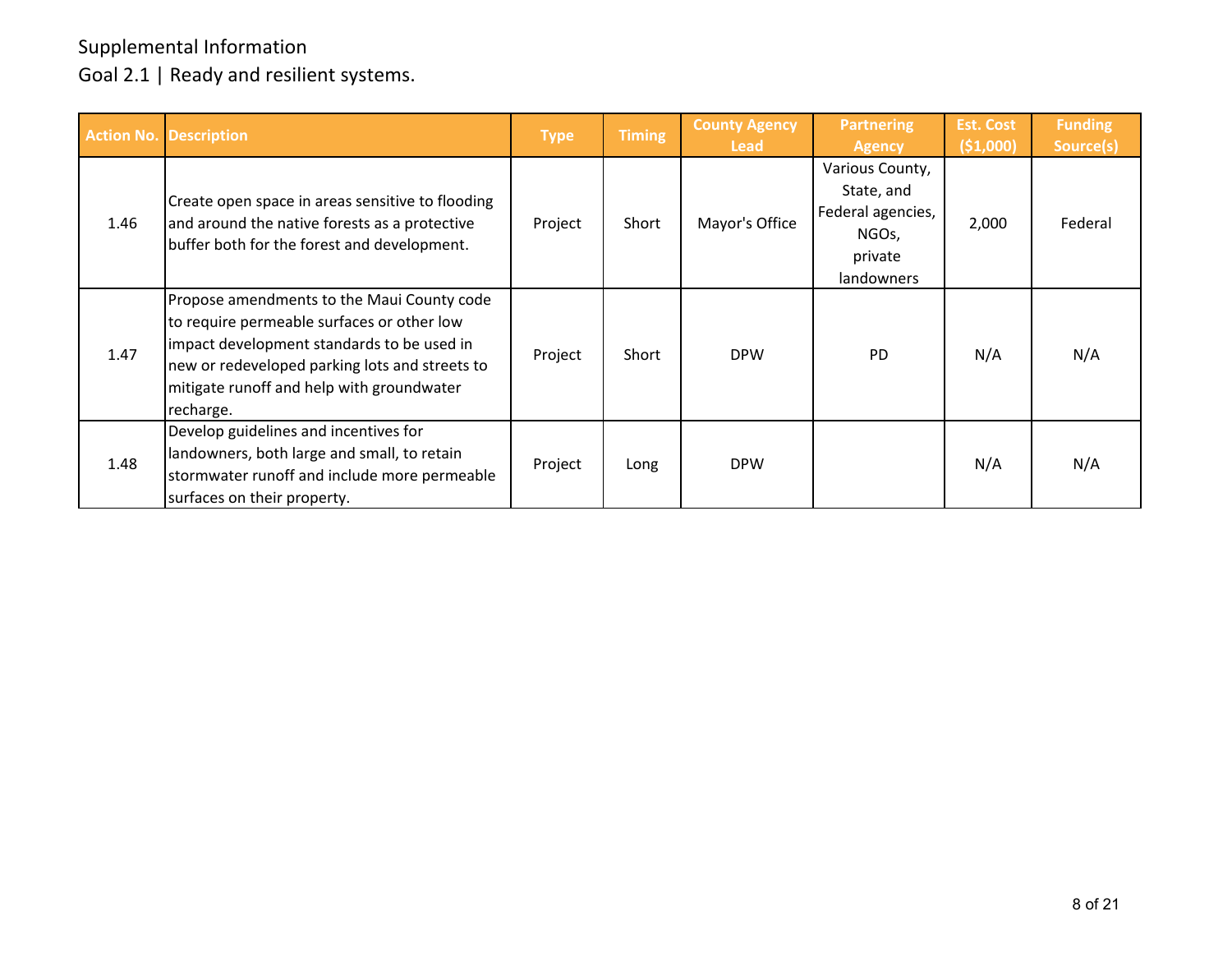|      | <b>Action No. Description</b>                                                                                                                                                                                                                                                                                                           | <b>Type</b> | <b>Timing</b> | <b>County Agency</b><br><b>Lead</b> | <b>Partnering</b><br><b>Agency</b>                          | <b>Est. Cost</b><br>( \$1,000] | <b>Funding</b><br>Source(s)  |
|------|-----------------------------------------------------------------------------------------------------------------------------------------------------------------------------------------------------------------------------------------------------------------------------------------------------------------------------------------|-------------|---------------|-------------------------------------|-------------------------------------------------------------|--------------------------------|------------------------------|
| 2.01 | Relocate the West Maui Transit Hub to a<br>dedicated facility, close to a transportation<br>corridor, with adequate space for parking and<br>room for future expansion.                                                                                                                                                                 | <b>CIP</b>  | Long          | Maui County DOT                     |                                                             | 15,000                         | County,<br>State,<br>Federal |
| 2.02 | Retrofit existing streets with pedestrian and bike<br>facilities, where appropriate, throughout West<br>Maui neighborhoods and commercial areas,<br>including along Lower Honoapi'ilani Highway<br>from Kahana to Nāpili.                                                                                                               | <b>CIP</b>  | Mid           | <b>DPW</b>                          | PD, Maui MPO                                                | <b>TBD</b>                     | County,<br>Federal           |
| 2.03 | Provide multiple convenient and safe pedestrian<br>crossings on Keawe Street mauka of<br>Honoapi'ilani Highway.                                                                                                                                                                                                                         | <b>CIP</b>  | Short         | <b>DPW</b>                          | Maui MPO                                                    | 80                             | County                       |
| 2.04 | Create a marketing program aimed at visitors to<br>use multimodal transportation options to West<br>Maui, including bus, shuttles, taxi, rideshare,<br>bicycling and walking to encourage a "car-free<br>stay".                                                                                                                         | Program     | Short         | <b>OED</b>                          | Maui County<br>DOT, Maui<br>Visitors Bureau,<br>Hotel Assn. | <b>TBD</b>                     | County                       |
| 2.05 | Develop a Lahaina Town Master Plan to<br>integrate land use and multimodal<br>transportation planning that includes a mobility<br>and circulation study, considerations for<br>relocation of the transit hub, and creation of a<br>bus transit corridor on Honoapi'ilani Highway<br>through Lahaina Town. Implement the master<br>plan. | Project     | Long          | <b>DPW</b>                          | State DOT,<br>Maui County<br>DOT,<br>Maui MPO               | 650                            | County,<br>State,<br>Federal |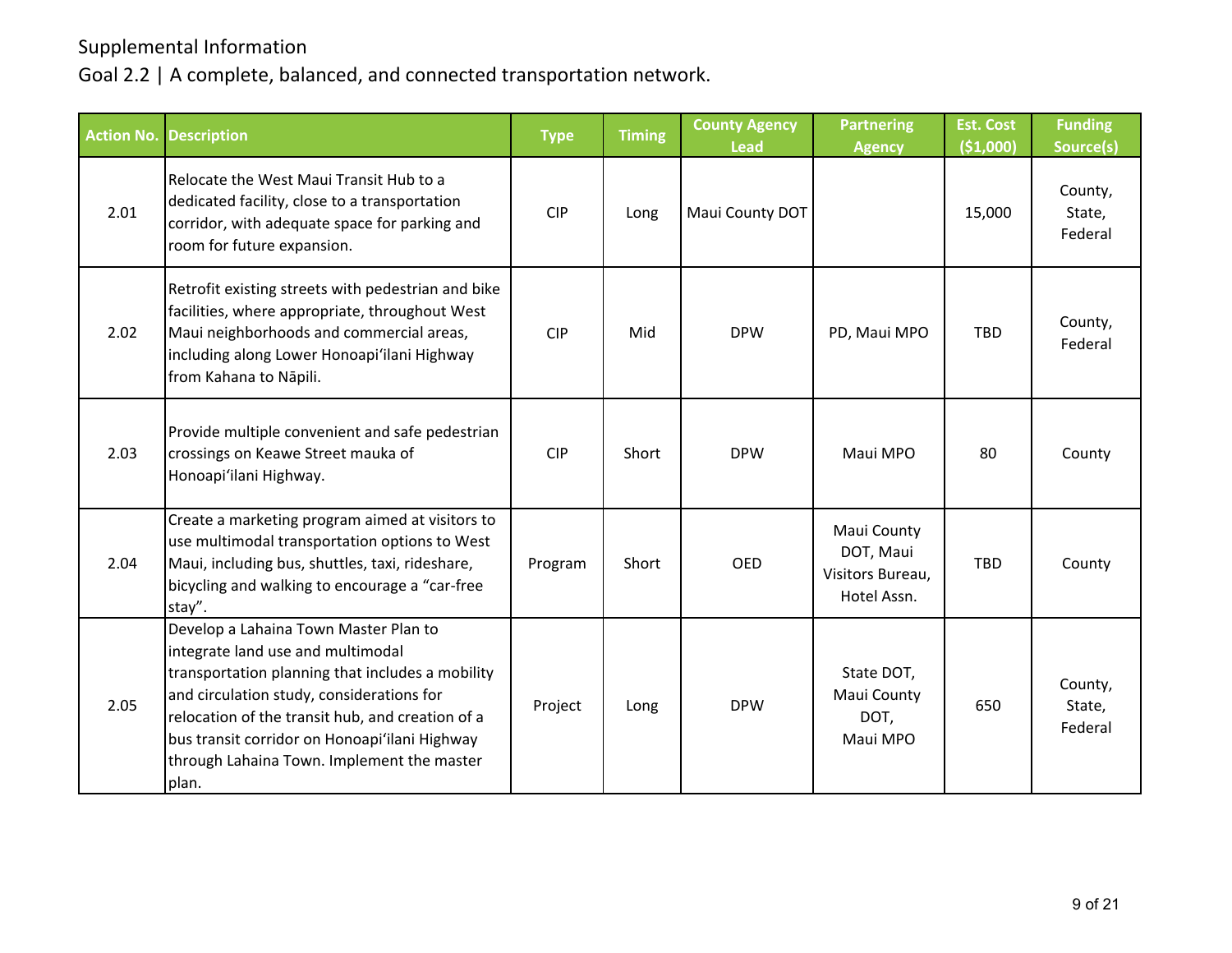|      | Action No. Description                                                                                                                                                                                                                                       | <b>Type</b> | <b>Timing</b> | <b>County Agency</b><br><b>Lead</b> | <b>Partnering</b><br><b>Agency</b> | <b>Est. Cost</b><br>( \$1,000] | <b>Funding</b><br>Source(s)    |
|------|--------------------------------------------------------------------------------------------------------------------------------------------------------------------------------------------------------------------------------------------------------------|-------------|---------------|-------------------------------------|------------------------------------|--------------------------------|--------------------------------|
| 2.06 | Install pedestrian and bicycle wayfinding signage<br>that reflect the host culture incorporating 'Olelo<br>Hawaii, including maps, directional signs, moku<br>signage, smartphone applications and public art,<br>in Lahaina Town.                           | Project     | Mid           | <b>DPW</b>                          | <b>OED</b>                         | <b>TBD</b>                     | County,<br>State               |
| 2.07 | Promote travel demand management strategies<br>such as staggered start times and Intelligent<br>Transportation Systems (ITS) message signs to<br>reduce congestion on Honoapi'ilani Highway and<br>the Lahaina Bypass.                                       | Program     | Long          | <b>DPW</b>                          | State DOT,<br>Maui MPO             | 400                            | County,<br>State,<br>Federal   |
| 2.08 | Identify opportunities to partner with larger<br>employers such as hotels, to sponsor bus passes,<br>shuttles, ride-share, or other shared ride<br>programs to connect employees to jobs.                                                                    | Program     | Short         | <b>OED</b>                          | Hotel Assn.                        | N/A                            | N/A                            |
| 2.09 | Work with the West Maui community to identify<br>locations where Maui Bus shelters and park and<br>rides are needed, and provide covered shelters,<br>lighting, benches, trash receptacles, bike racks,<br>and ADA compliant waiting areas at all bus stops. | Project     | On-going      | Maui County DOT                     |                                    | <b>TBD</b>                     | County,<br>Federal             |
| 2.10 | Provide a frequent direct Maui Bus route<br>between Kahului Airport to West Maui and<br>hotels. Increase baggage allowances on these<br>buses and provide appropriate storage to ensure<br>safety.                                                           | Program     | Mid           | Maui County DOT                     |                                    | 2,000                          | County,<br>Federal,<br>Private |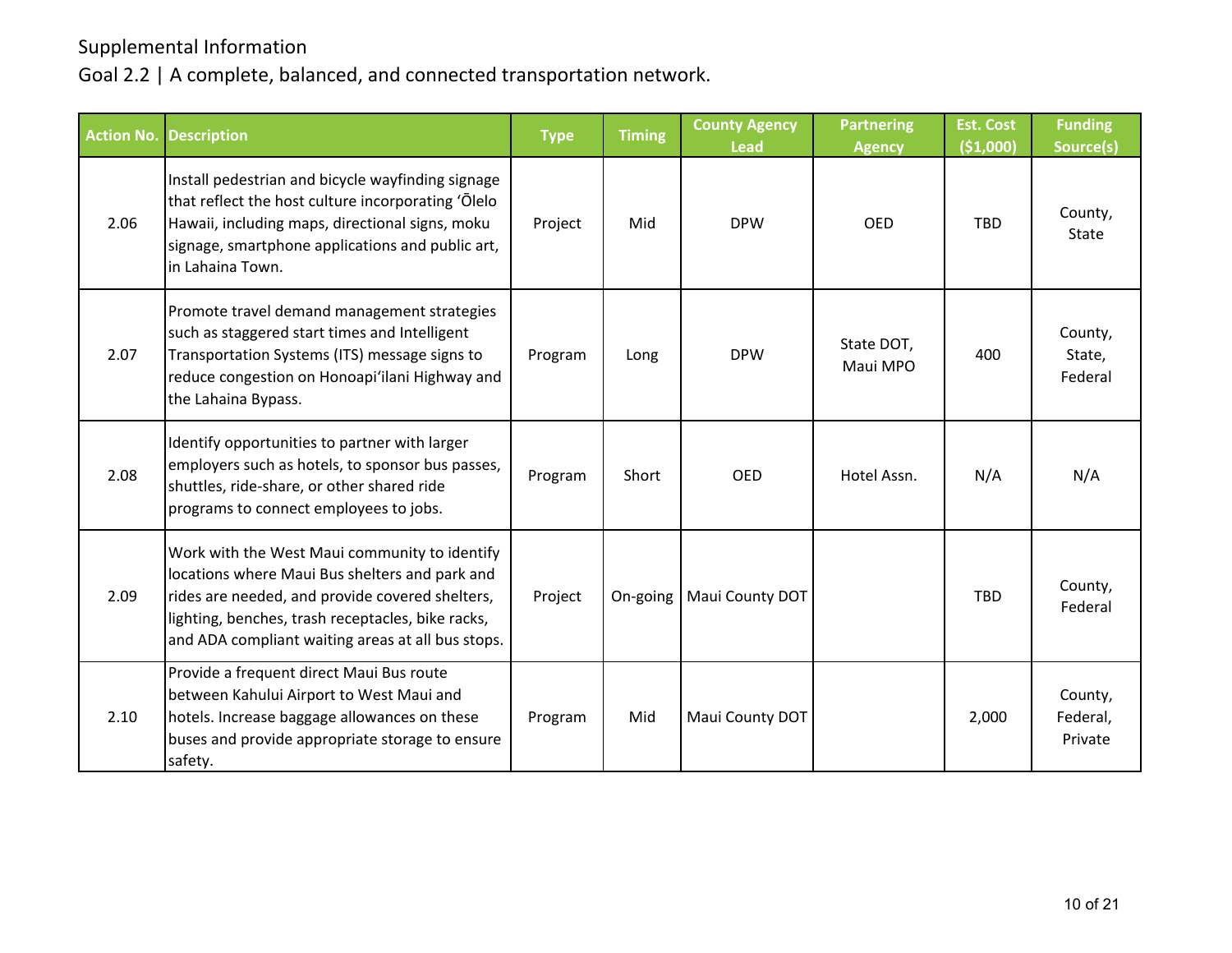| <b>Action No. Description</b> |                                                                                                                                                                                                                                                                                                    | <b>Type</b> | <b>Timing</b> | <b>County Agency</b><br><b>Lead</b> | <b>Partnering</b><br><b>Agency</b>   | <b>Est. Cost</b><br>( \$1,000) | <b>Funding</b><br>Source(s)              |
|-------------------------------|----------------------------------------------------------------------------------------------------------------------------------------------------------------------------------------------------------------------------------------------------------------------------------------------------|-------------|---------------|-------------------------------------|--------------------------------------|--------------------------------|------------------------------------------|
| 2.11                          | Increase bus service frequency and hours of<br>operation with a priority given to service for high-<br>ridership routes and between low-to-moderate-<br>income neighborhoods in West Maui and<br>community services like shopping, education,<br>health care, and recreation.                      | Program     | Short         | Maui County DOT                     |                                      | 2,000                          | County,<br>Federal                       |
| 2.12                          | Complete the West Maui Greenway Multiuse<br>Path project to provide a safe, off-road path for<br>walking and bicycling between parks,<br>neighborhoods and businesses.                                                                                                                             | Project     | Long          | <b>DPW</b>                          | PD, Maui MPO,<br>community<br>groups | TBD                            | County,<br>State,<br>Federal,<br>Private |
| 2.13                          | Implement Safe-Routes-to-Schools and Safe-<br>Routes-to-Parks projects throughout West Maui.                                                                                                                                                                                                       | Project     | Mid           | <b>DPW</b>                          | State DOE,<br><b>DPR</b>             | <b>TBD</b>                     | County,<br>Federal                       |
| 2.14                          | Redesign ma uka-ma kai streets in Lahaina town<br>to enhance pedestrian and bicycle movement to<br>include enhanced sidewalk facilities, bicycle<br>lanes, shade trees, planters and street furniture<br>with particular attention to Lahainaluna Rd, ma<br>uka of Honoapi'ilani Highway.          | <b>CIP</b>  | Long          | <b>DPW</b>                          | PD, Maui MPO                         | 10,000                         | County,<br>Federal,<br>Private           |
| 2.15                          | Discourage at-grade intersections along the<br>planned Lahaina Bypass Road, in order to<br>maintain safe and efficient traffic flow without<br>traffic signals. Consideration should be given to<br>safe passage of agricultural equipment and<br>vehicles, and kuleana access, where appropriate. | Program     | Long          | <b>DPW</b>                          | State DOT                            | N/A                            | N/A                                      |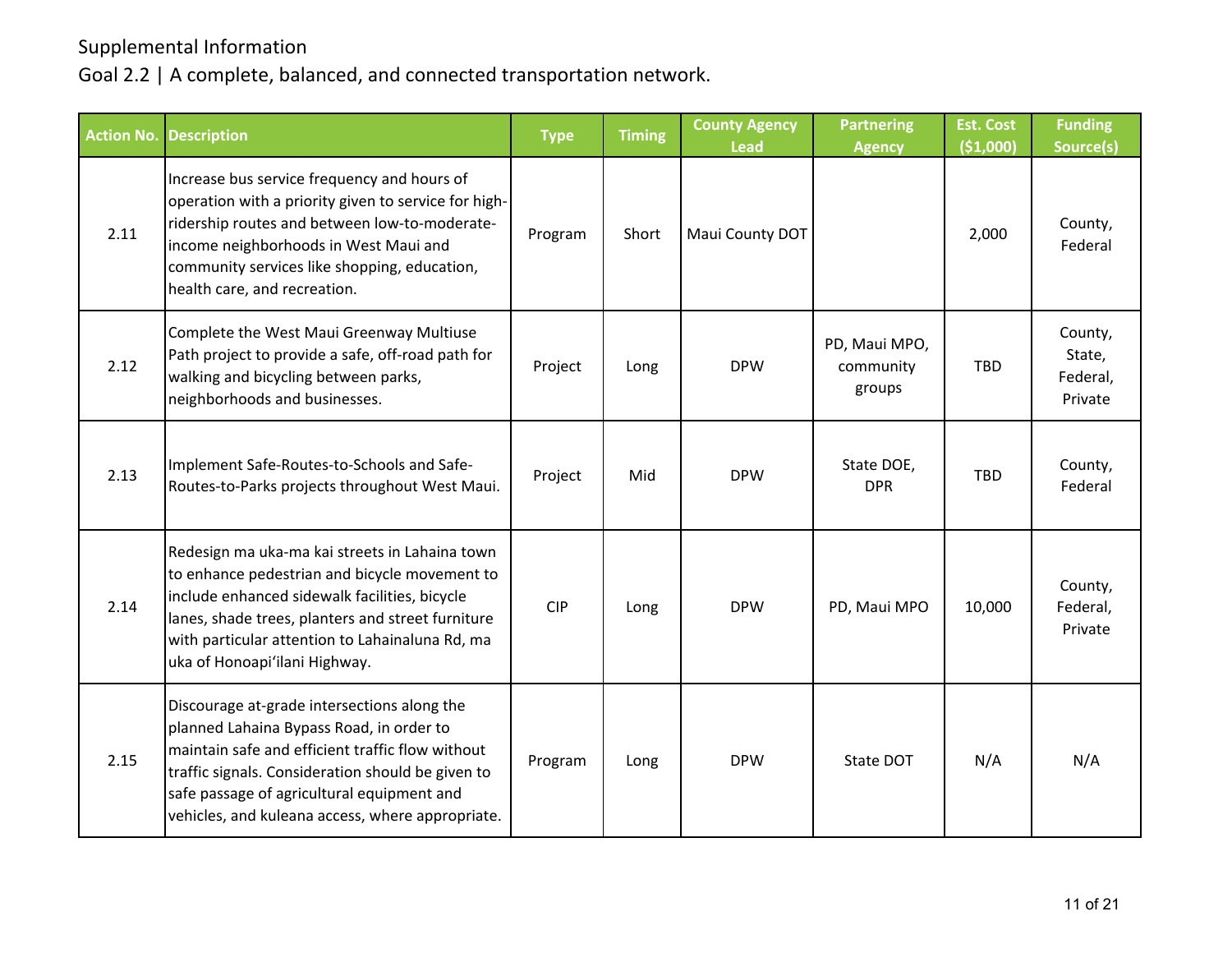| <b>Action No.</b> | <b>Description</b>                                                                                                                                                                                                                                                                                                                                                  | <b>Type</b> | <b>Timing</b> | <b>County Agency</b><br><b>Lead</b> | <b>Partnering</b><br><b>Agency</b> | <b>Est. Cost</b><br>( \$1,000] | <b>Funding</b><br>Source(s)  |
|-------------------|---------------------------------------------------------------------------------------------------------------------------------------------------------------------------------------------------------------------------------------------------------------------------------------------------------------------------------------------------------------------|-------------|---------------|-------------------------------------|------------------------------------|--------------------------------|------------------------------|
| 2.16              | Update and implement the Traffic Impact Fee<br>Study and proposed ordinances.                                                                                                                                                                                                                                                                                       | Program     | Short         | PD                                  | DPW, HDOT                          | 100                            | County                       |
| 2.17              | Update the existing subdivision and zoning code<br>to expand the types of multimodal facilities<br>associated with new development and to require<br>roadway and multimodal connectivity among<br>existing and future developments. Updates to<br>include different types of sidewalks or walkways<br>to provide flexibility in building the pedestrian<br>network. | Project     | Mid           | <b>DPW</b>                          | PD,<br><b>County Council</b>       | 300                            | County                       |
| 2.18              | Amend to improve the County's Chapter 2.97<br>fast-track process to include sidewalks, multi-use<br>paths, and access to public transit for affordable<br>housing.                                                                                                                                                                                                  | Project     | Short         | <b>DHHC</b>                         | PD, DPW, Maui<br>County DOT        | N/A                            | N/A                          |
| 2.19              | Establish a regional network of multiuse bicycle<br>and pedestrian paths and protected bike lanes in<br>West Maui.                                                                                                                                                                                                                                                  | <b>CIP</b>  | Long          | <b>DPW</b>                          | DPR, PD,<br>State DOT              | <b>TBD</b>                     | County,<br>Federal           |
| 2.20              | Establish a short-term plan to protect key<br>roadways from sea level rise and storm events,<br>to provide alternatives that prevent shoreline<br>armoring as the default emergency action.                                                                                                                                                                         | Project     | Mid           | <b>DPW</b>                          | State DOT                          | <b>TBD</b>                     | County,<br>State,<br>Federal |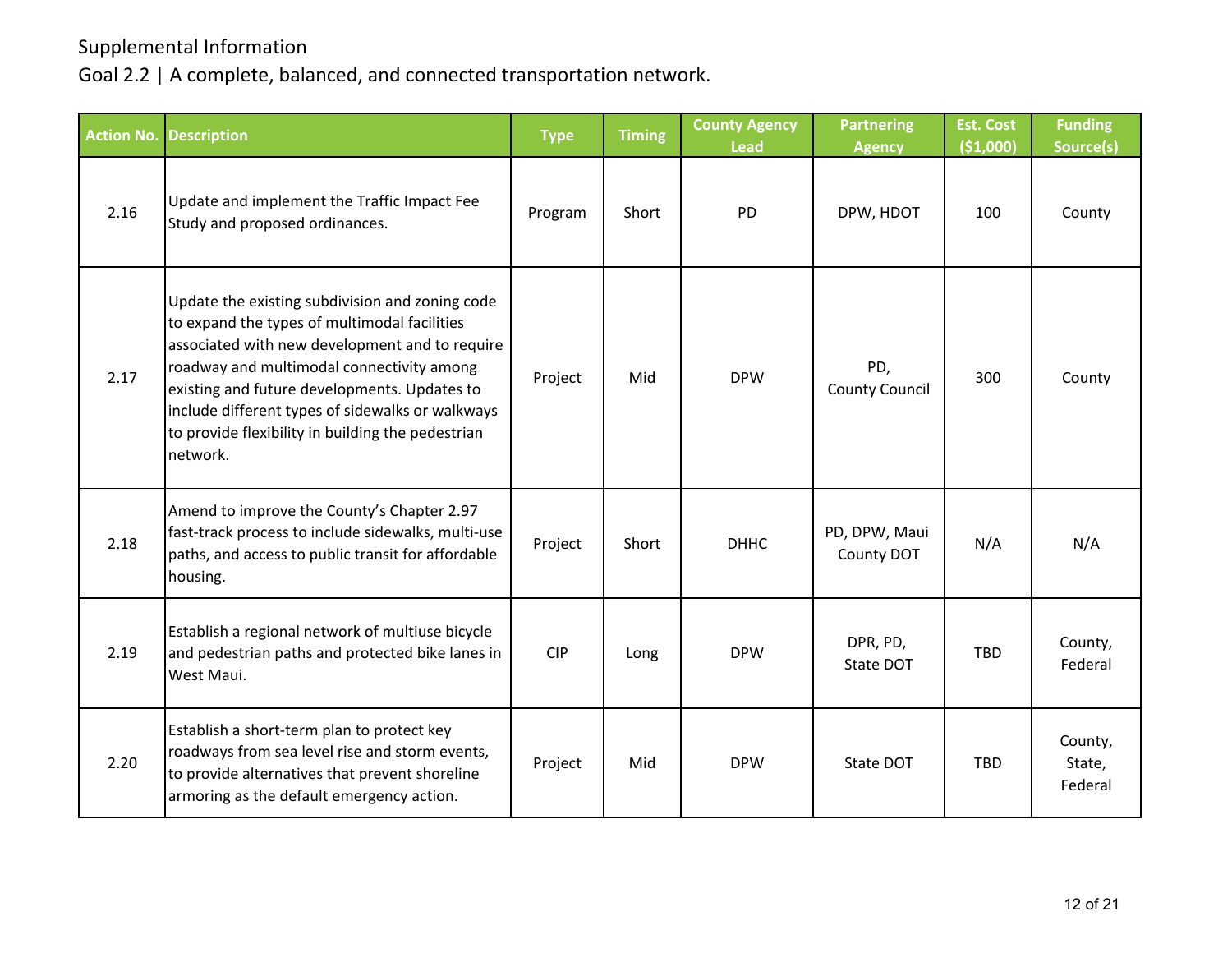|      | <b>Action No. Description</b>                                                                                                                                                                                                                                                                                                                                | <b>Type</b> | <b>Timing</b> | <b>County Agency</b><br><b>Lead</b> | <b>Partnering</b><br><b>Agency</b> | <b>Est. Cost</b><br>( \$1,000) | <b>Funding</b><br>Source(s) |
|------|--------------------------------------------------------------------------------------------------------------------------------------------------------------------------------------------------------------------------------------------------------------------------------------------------------------------------------------------------------------|-------------|---------------|-------------------------------------|------------------------------------|--------------------------------|-----------------------------|
| 2.21 | Work in partnership with State Department of<br>Transportation to prioritize and facilitate<br>realignment of Honoapi'ilani Highway out of the<br>coastal hazard zone, and manage public lands<br>ma kai of the new highway as public parks and<br>open space.                                                                                               | Project     | Long          | <b>DPW</b>                          | PD, DPR,<br>State DOT              | N/A                            | N/A                         |
| 2.22 | Create a Transportation Improvement District<br>per the 2018 Parking Action Plan to manage<br>parking in Lahaina town and reinvest paid<br>parking revenues in local transportation<br>improvements such as a transit hub, improved<br>bus service, street improvements, multiuse<br>paths, and sidewalks.                                                   | Program     | Long          | <b>DPW</b>                          | Finance,<br><b>County Council</b>  | N/A                            | N/A                         |
| 2.23 | Identify a corridor for future multi-modal<br>transportation use extending from existing<br>developed areas in Kapalua to Central Maui, and<br>amend the West Maui Community Plan to<br>include policies and actions that will ensure this<br>corridor remains undeveloped until it is ready to<br>be developed as a multi-modal transportation<br>corridor. | Project     |               | Maui County DOT                     | Maui MPO, PD                       |                                |                             |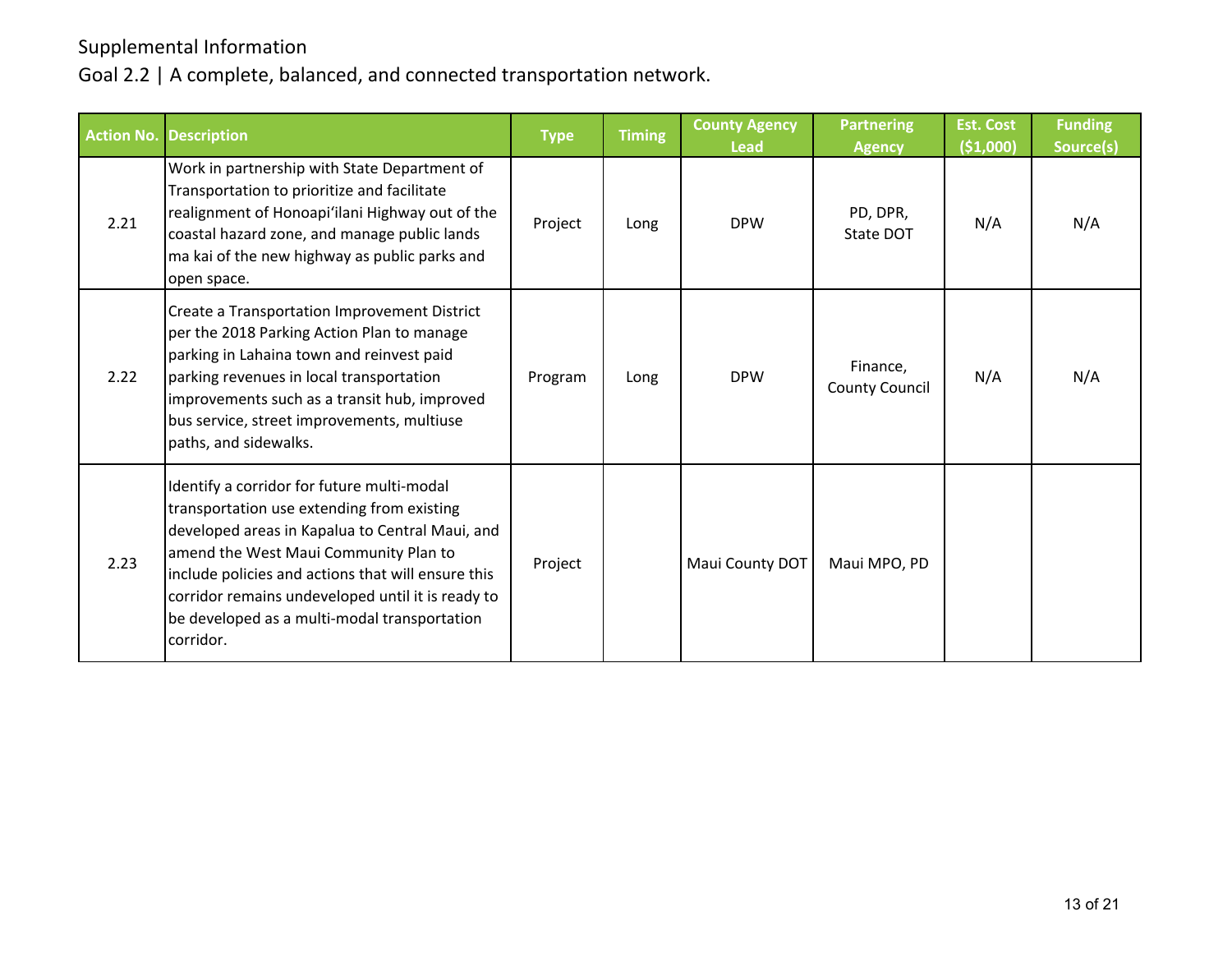|      | <b>Action No. Description</b>                                                                                                                                                                                                                                                                                                                                                                                                                                                                                           | <b>Type</b> | <b>Timing</b> | <b>County Agency</b><br><b>Lead</b> | <b>Partnering</b><br><b>Agency</b>                | <b>Est. Cost</b><br>(\$1,000) | <b>Funding</b><br>Source(s) |
|------|-------------------------------------------------------------------------------------------------------------------------------------------------------------------------------------------------------------------------------------------------------------------------------------------------------------------------------------------------------------------------------------------------------------------------------------------------------------------------------------------------------------------------|-------------|---------------|-------------------------------------|---------------------------------------------------|-------------------------------|-----------------------------|
| 3.01 | Continue working with the community to<br>identify and implement appropriate uses and<br>management practices for County-controlled<br>properties in County Historic District No. 1,<br>including Malu'uluolele Park, Kamehameha Iki<br>Park, and Banyan Tree Park. Items being<br>discussed include: long and short-term<br>stewardship solutions for these properties and<br>the cultural resources within them; and the<br>installation of a flagpole at Kamehameha Iki Park<br>for Kamehameha III's Royal Standard. | Program     | On-going      | <b>DPR</b>                          | Cultural<br>Resources<br>Commission,<br><b>PD</b> | N/A                           | N/A                         |
| 3.02 | Install interpretive signs at County-controlled<br>properties in County Historic District No. 1<br>identifying the region's traditional place names.                                                                                                                                                                                                                                                                                                                                                                    | Project     | Short         | <b>DPR</b>                          | PD                                                | 100                           | County                      |
| 3.03 | Install street signs identifying traditional<br>Hawaiian street names in County Historic District<br>No. 1.                                                                                                                                                                                                                                                                                                                                                                                                             | Project     | Short         | <b>DPW</b>                          | <b>OED</b>                                        | 100                           | County                      |
| 3.04 | Establish a code of conduct for visitor use at<br>County parks with cultural sites in West Maui<br>and install signs explaining the code of conduct<br>at appropriate locations.                                                                                                                                                                                                                                                                                                                                        | Project     | Short         | <b>DPR</b>                          | PD                                                | N/A                           | N/A                         |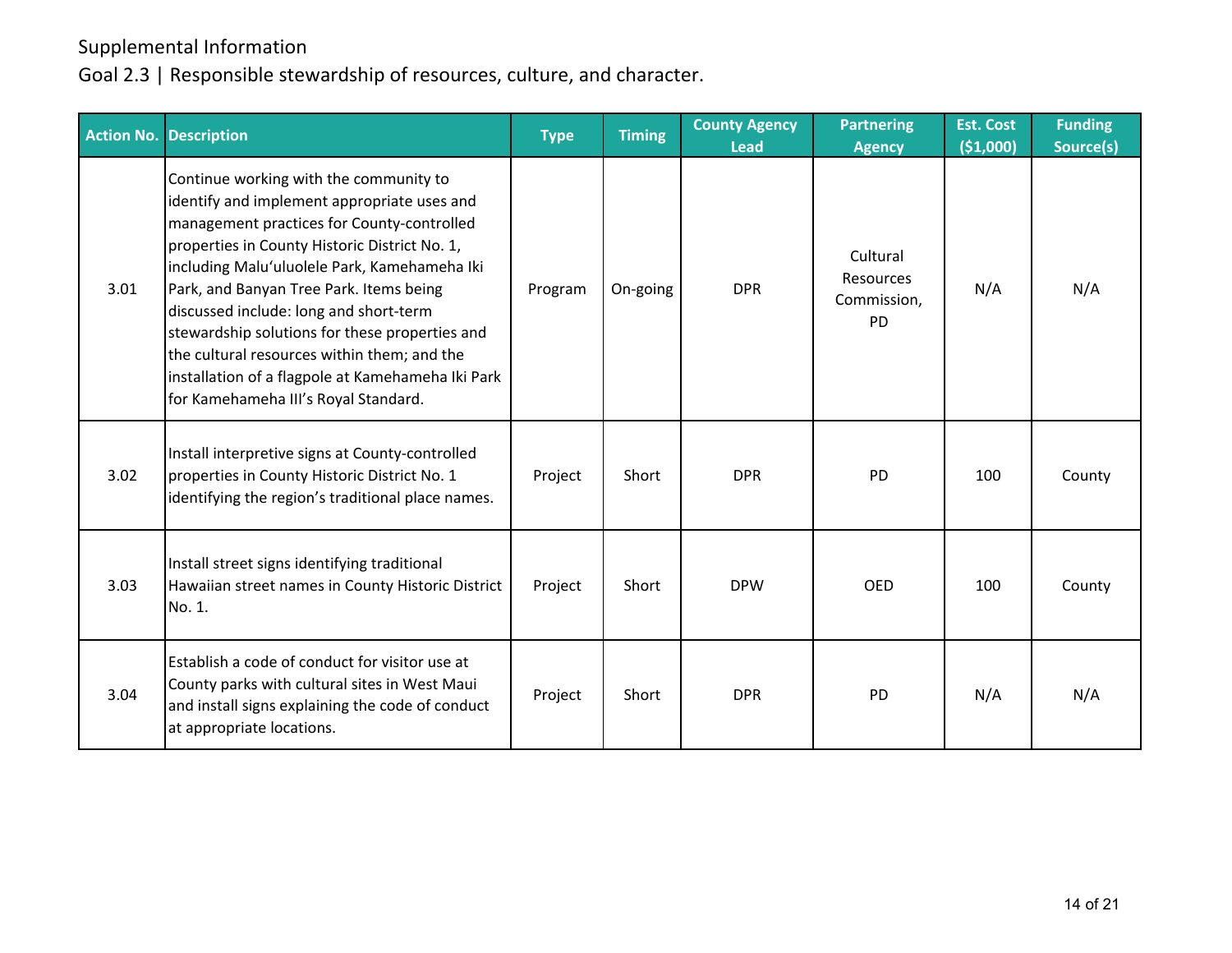| <b>Action No.</b> | <b>Description</b>                                                                                                                                                                                                                                          | <b>Type</b> | <b>Timing</b> | <b>County Agency</b><br><b>Lead</b> | <b>Partnering</b><br><b>Agency</b>          | <b>Est. Cost</b><br>(\$1,000) | <b>Funding</b><br>Source(s) |
|-------------------|-------------------------------------------------------------------------------------------------------------------------------------------------------------------------------------------------------------------------------------------------------------|-------------|---------------|-------------------------------------|---------------------------------------------|-------------------------------|-----------------------------|
| 3.05              | Identify County parks and properties in West<br>Maui that have historical, cultural, or<br>environmental significance and install signs<br>explaining this information at appropriate<br>locations; and encourage the development of<br>new cultural parks. | Project     | Short         | <b>DPR</b>                          | Finance, PD                                 | 100                           | County                      |
| 3.06              | Expand the County Historic District to include<br>both sides of Front Street from Shaw Street to<br>the Puamana condo complex.                                                                                                                              | Project     | Mid           | <b>PD</b>                           |                                             | N/A                           | N/A                         |
| 3.07              | Amend the Historic District Ordinances to allow<br>existing hotels, prohibit new vacation rentals,<br>and phase out existing ones.                                                                                                                          | Project     | Short         | <b>PD</b>                           |                                             | N/A                           | N/A                         |
| 3.08              | Support and expand funding for citizen science<br>and environmental restoration programs in West<br>Maui.                                                                                                                                                   | Program     | Short         | Mayor's Office                      | County Council,<br>DLNR DAR,<br><b>NGOs</b> | 1,000                         | County                      |
| 3.09              | Create an off-road motor vehicle park in an area<br>that will not damage critical watersheds and<br>native forests, and encourage landowners to<br>decommission existing off-road motor vehicle<br>trails in areas that damage watersheds.                  | Project     | Short         | <b>DPR</b>                          | <b>DLNR State Parks</b>                     | <b>TBD</b>                    | County                      |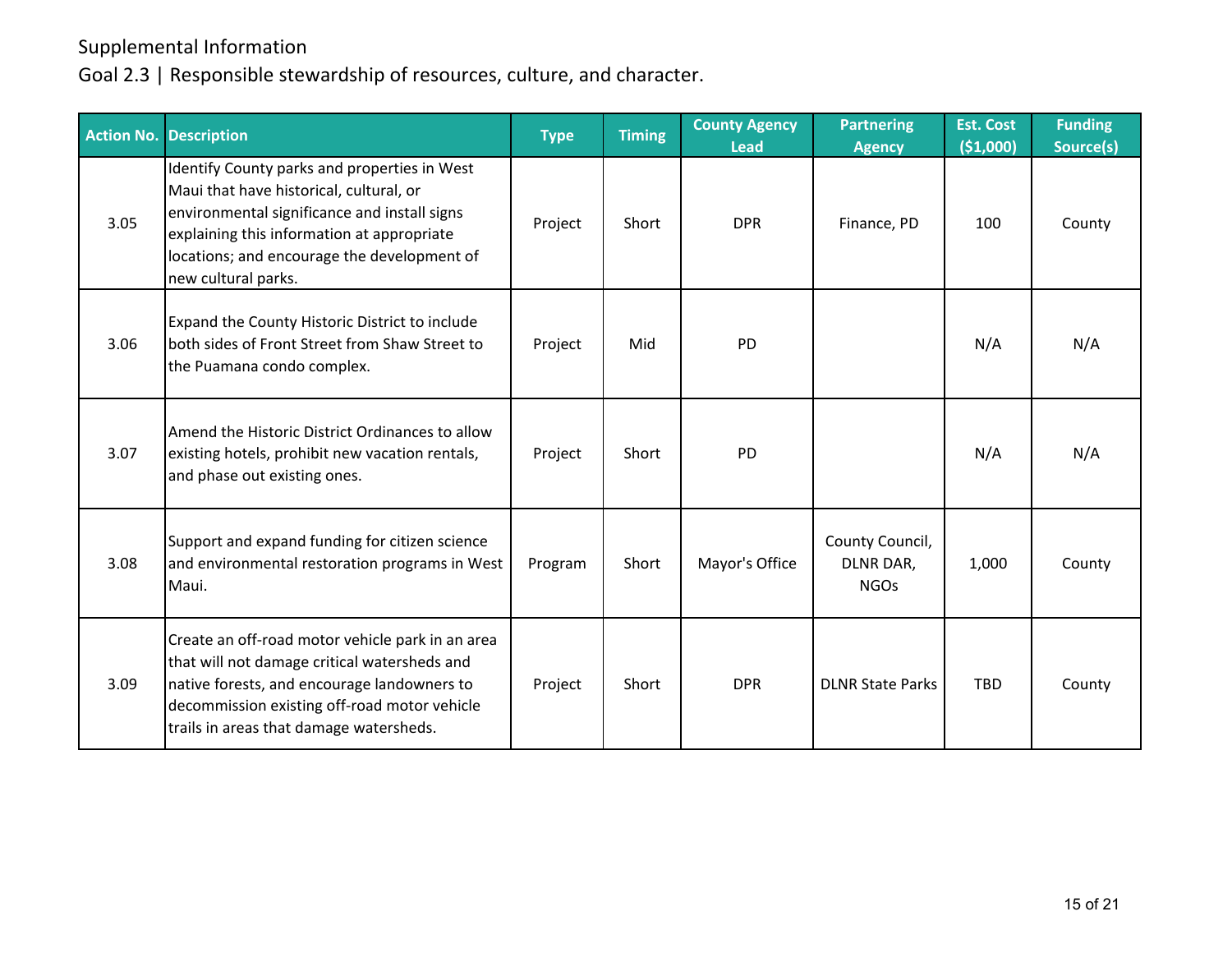|      | Action No. Description                                                                                                                                                                                                                                                                                                                            | <b>Type</b> | <b>Timing</b> | <b>County Agency</b><br><b>Lead</b> | <b>Partnering</b><br><b>Agency</b>          | <b>Est. Cost</b><br>( \$1,000) | <b>Funding</b><br>Source(s) |
|------|---------------------------------------------------------------------------------------------------------------------------------------------------------------------------------------------------------------------------------------------------------------------------------------------------------------------------------------------------|-------------|---------------|-------------------------------------|---------------------------------------------|--------------------------------|-----------------------------|
| 3.10 | Amend the Maui County Code to prohibit new<br>development within gulches as identified in<br>figure XX and wetlands and implement a 100-<br>foot buffer around gulches, wetlands and<br>streams where no structures will be allowed,<br>unless low-impact development strategies are<br>implemented to prevent stormwater runoff to<br>the gulch. | Project     | Mid           | PD                                  |                                             | N/A                            | N/A                         |
| 3.11 | Amend the Maui County Code to establish low-<br>impact development standards and require<br>developments to incorporate those standards.                                                                                                                                                                                                          | Project     | Short         | <b>DPW</b>                          | PD                                          | N/A                            | N/A                         |
| 3.12 | Continue and expand collaborative ecosystem<br>restoration efforts between nonprofits, private<br>entities and County departments.                                                                                                                                                                                                                | Program     | Short         | Mayor's Office                      | County Council,<br>DLNR DAR,<br><b>NGOs</b> | 1,500                          | County                      |
| 3.13 | Provide funding and other support for Coral Reef<br>Alliance's stream gulch vegetation restoration<br>and high flow diversion pond construction at<br>Wahikuli Stream, ma uka of Hanaka'ō'ō Beach<br>Park, in order to reduce sediment that reaches<br>the ocean and create cultural, educational, and<br>recreational opportunities.             | Program     | Short         | Mayor's Office                      | <b>County Council</b>                       | 2,000                          | Private                     |
| 3.14 | Amend the County Code to prohibit backwashing<br>or emptying of pools outside property<br>boundaries.                                                                                                                                                                                                                                             | Project     | On-going      | <b>DPW</b>                          |                                             | N/A                            | N/A                         |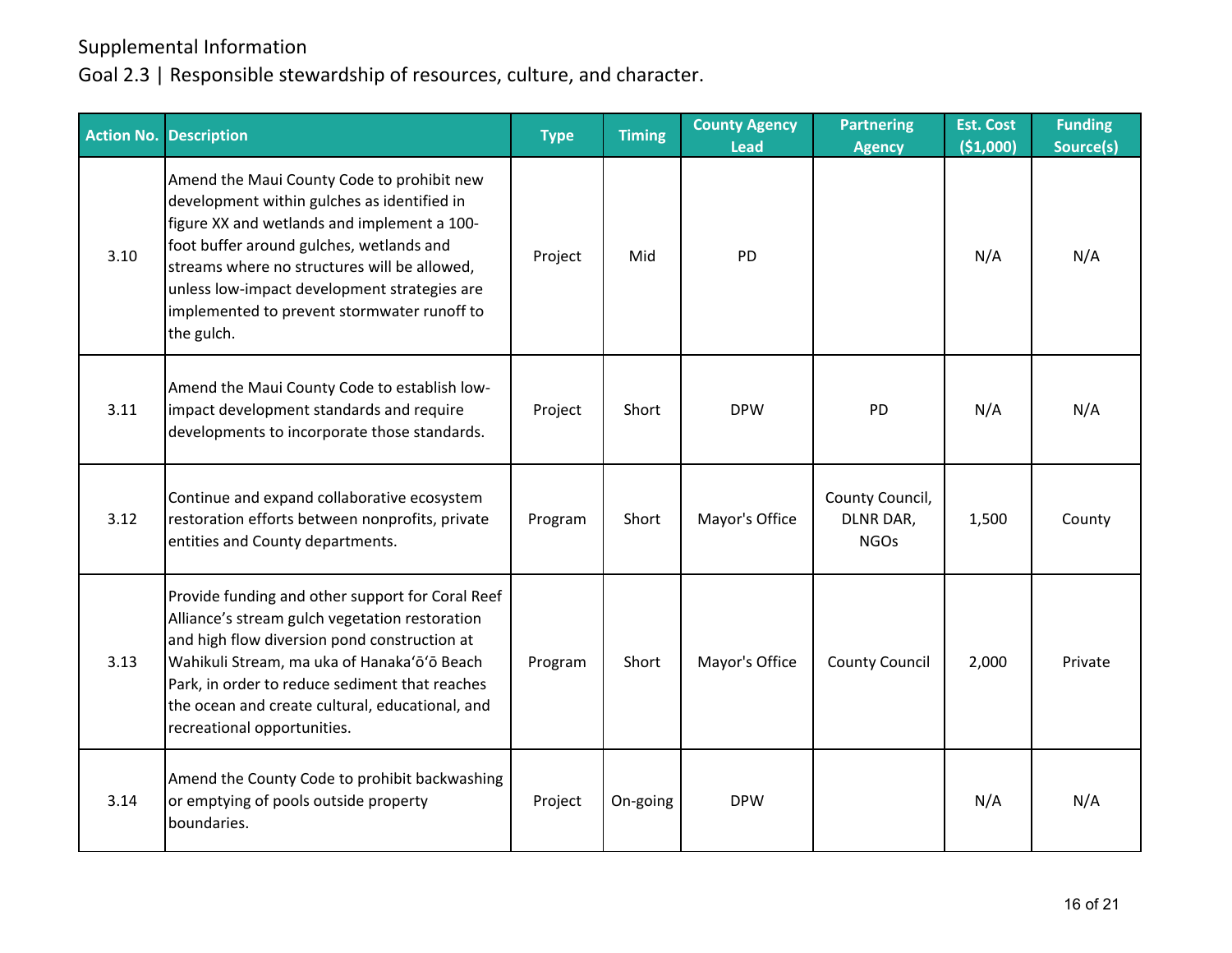| <b>Action No.</b> | <b>Description</b>                                                                                                                                                                                                                                                                                                       | <b>Type</b> | <b>Timing</b> | <b>County Agency</b><br>Lead | <b>Partnering</b><br><b>Agency</b>                      | <b>Est. Cost</b><br>( \$1,000] | <b>Funding</b><br>Source(s)  |
|-------------------|--------------------------------------------------------------------------------------------------------------------------------------------------------------------------------------------------------------------------------------------------------------------------------------------------------------------------|-------------|---------------|------------------------------|---------------------------------------------------------|--------------------------------|------------------------------|
| 3.15              | Implement recommended actions that are<br>within the County's jurisdiction from the West<br>Maui Mountains Watershed Management Plan<br>and the Army Corps of Engineers West Maui<br>Watershed Study, when complete.                                                                                                     | Program     | Short         | Mayor's Office               | DWS,<br>U.S. Army Corps<br>of Engineers,<br><b>NGOs</b> | 2,000                          | County,<br>State,<br>Federal |
| 3.16              | Develop new design guidelines for Lahaina Town<br>that provide detailed guidance on: the<br>rehabilitation of historic buildings; additions to<br>historic buildings; the construction of new<br>buildings; landscape and streetscape elements;<br>and the treatment of archaeological properties<br>and cultural sites. | Project     | Short         | PD                           |                                                         | 60                             | County                       |
| 3.17              | Create a county historic district officer position<br>responsible for enforcement and education in<br>the Lahaina Historic District.                                                                                                                                                                                     | Project     | Long          | PD                           |                                                         | N/A                            | N/A                          |
| 3.18              | Fund and implement a clean and safe program<br>as part of the proposed parking action plan to<br>include revenue generation.                                                                                                                                                                                             | Program     | Short         | Mayor's Office               | Community<br>groups                                     | 100                            | County,<br>Private           |
| 3.19              | Work with resorts in Ka'anapali to provide<br>shared parking and shuttle services during canoe<br>races (especially state races) at Hanaka'ō'ō<br>Beach (Canoe Beach).                                                                                                                                                   | Project     | Short         | Mayor's Office               | Maui County DOT                                         | 100                            | County,<br>Private           |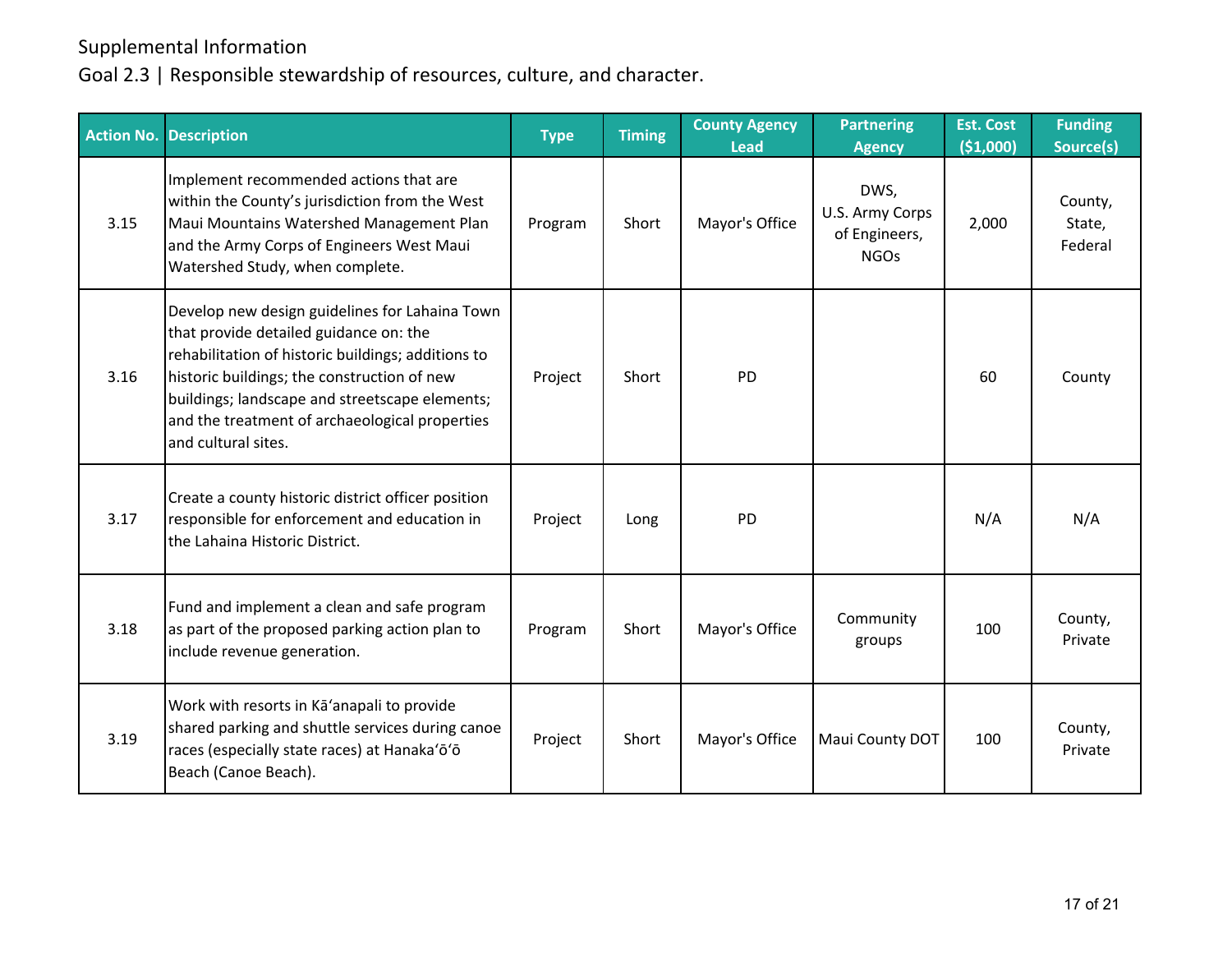|      | Action No. Description                                                                                        | <b>Type</b> | <b>Timing</b> | <b>County Agency</b><br><b>Lead</b> | <b>Partnering</b><br><b>Agency</b> | <b>Est. Cost</b><br>( \$1,000) | <b>Funding</b><br>Source(s) |
|------|---------------------------------------------------------------------------------------------------------------|-------------|---------------|-------------------------------------|------------------------------------|--------------------------------|-----------------------------|
| 3.20 | Fund, design, and build a canoe hale structure<br>for storage of canoes at Hanaka'ō'ō Beach<br>(Canoe Beach). | Project     | Short         | <b>DPR</b>                          | <b>OED</b>                         | 200                            | County                      |
| 3.21 | Fund and install ahupua'a signs throughout West<br>Maui.                                                      | Project     | Short         | <b>OED</b>                          | DPW,<br>community<br>groups        | 25                             | County                      |
| 3.22 | Create management plans for County-owned or<br>managed areas that are or will soon become<br>over capacity.   | Project     | Mid           | <b>DPR</b>                          | <b>PD</b>                          | <b>TBD</b>                     | County                      |
| 3.23 | Fund, design, and build a community center that<br>allows for hula hālau practices by various hālau.          | <b>CIP</b>  | 2025-26       | <b>DPR</b>                          |                                    | <b>TBD</b>                     | County                      |
| 3.24 | Fund and implement cultural and educational<br>programs to perpetuate Hawaiian and other<br>ethnic heritages. | Program     | On-going      | <b>OED</b>                          | Hawaii Tourism<br>Authority        | 100                            | County, State               |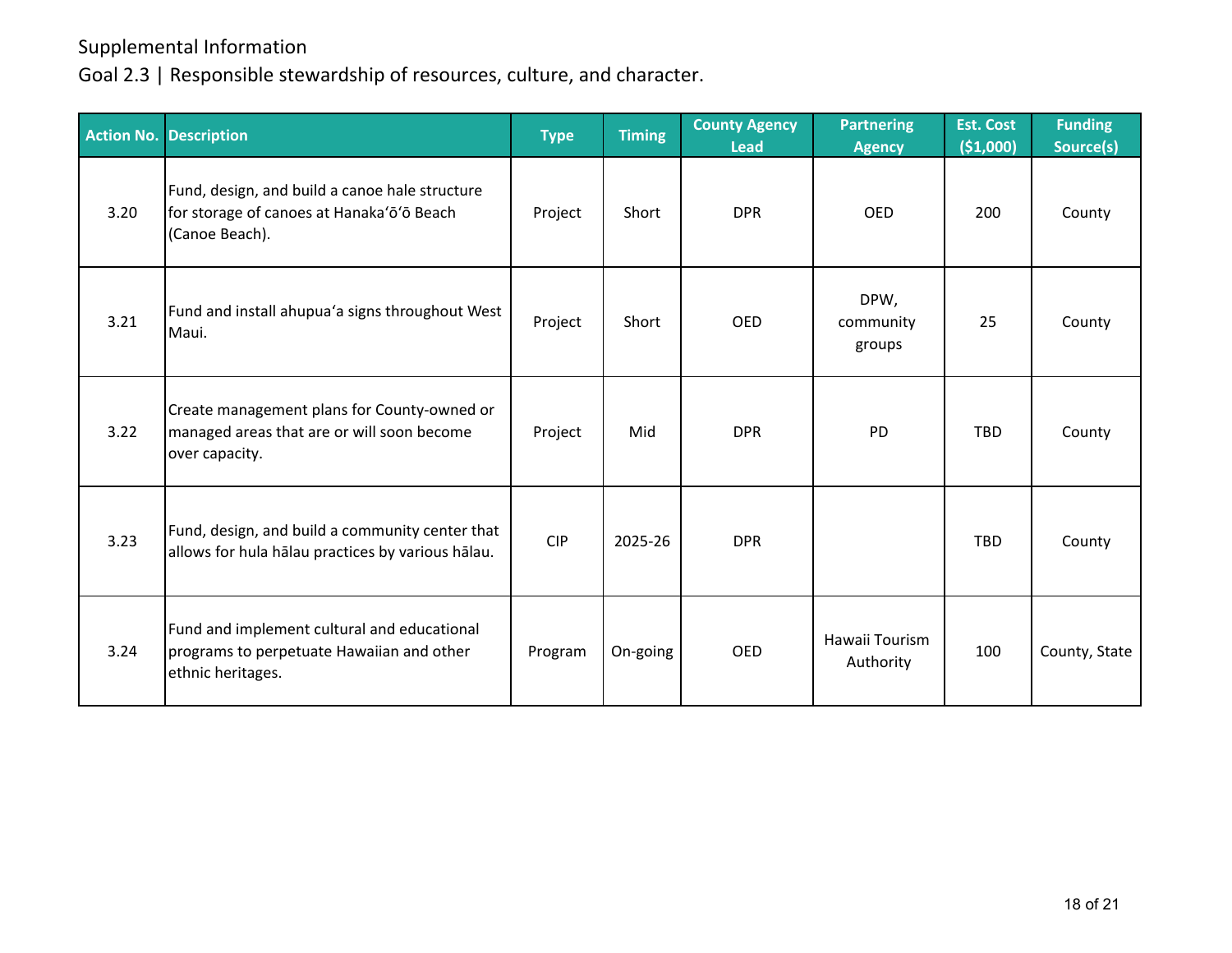Goal 2.4 | Economic opportunity through innovation and collaboration.

|      | <b>Action No. Description</b>                                                                                                                                                                                                                        | <b>Type</b> | <b>Timing</b> | <b>County Agency</b><br><b>Lead</b> | <b>Partnering</b><br><b>Agency</b>                            | <b>Est. Cost</b><br>( \$1,000) | <b>Funding</b><br>Source(s) |
|------|------------------------------------------------------------------------------------------------------------------------------------------------------------------------------------------------------------------------------------------------------|-------------|---------------|-------------------------------------|---------------------------------------------------------------|--------------------------------|-----------------------------|
| 4.01 | Develop and implement a West Maui Agriculture<br>Strategic Plan.                                                                                                                                                                                     | Project     | Long          | <b>OED</b>                          | Maui Farm<br>Bureau, Hawaii<br><b>Farmers Union</b><br>United | 30                             | County                      |
| 4.02 | Support the recommendations of the Mayor's<br>Tourism Group, the Maui Tourism Advisory<br>Committee, and other best practices for tourism<br>management in West Maui as appropriate to<br>protect the area's environment, culture, and<br>character. | Program     | Short         | <b>OED</b>                          | <b>Maui Visitors</b><br>Bureau, Hotel<br>Assn.                | <b>TBD</b>                     | County                      |
| 4.03 | Develop and implement an economic<br>development strategy of diversification for West<br>Maui and coordinate with the Planning<br>Department on required land use changes to<br>implement the strategy.                                              | Project     | Long          | <b>OED</b>                          | Planning                                                      | TBD                            | TBD                         |
| 4.04 | Support farmers through increased funding for<br>education and investment.                                                                                                                                                                           | Program     | On-going      | <b>OED</b>                          | Maui Farm<br>Bureau, Hawaii<br><b>Farmers Union</b><br>United | 200                            | County                      |
| 4.05 | Deny or recommend denial of new Short Term<br>Rental Home Permits, new hotels and hotel<br>expansions in West Maui until the supply of<br>residential housing units exceeds the supply of<br>visitor units.                                          | Program     | Short         | <b>PD</b>                           |                                                               | N/A                            | N/A                         |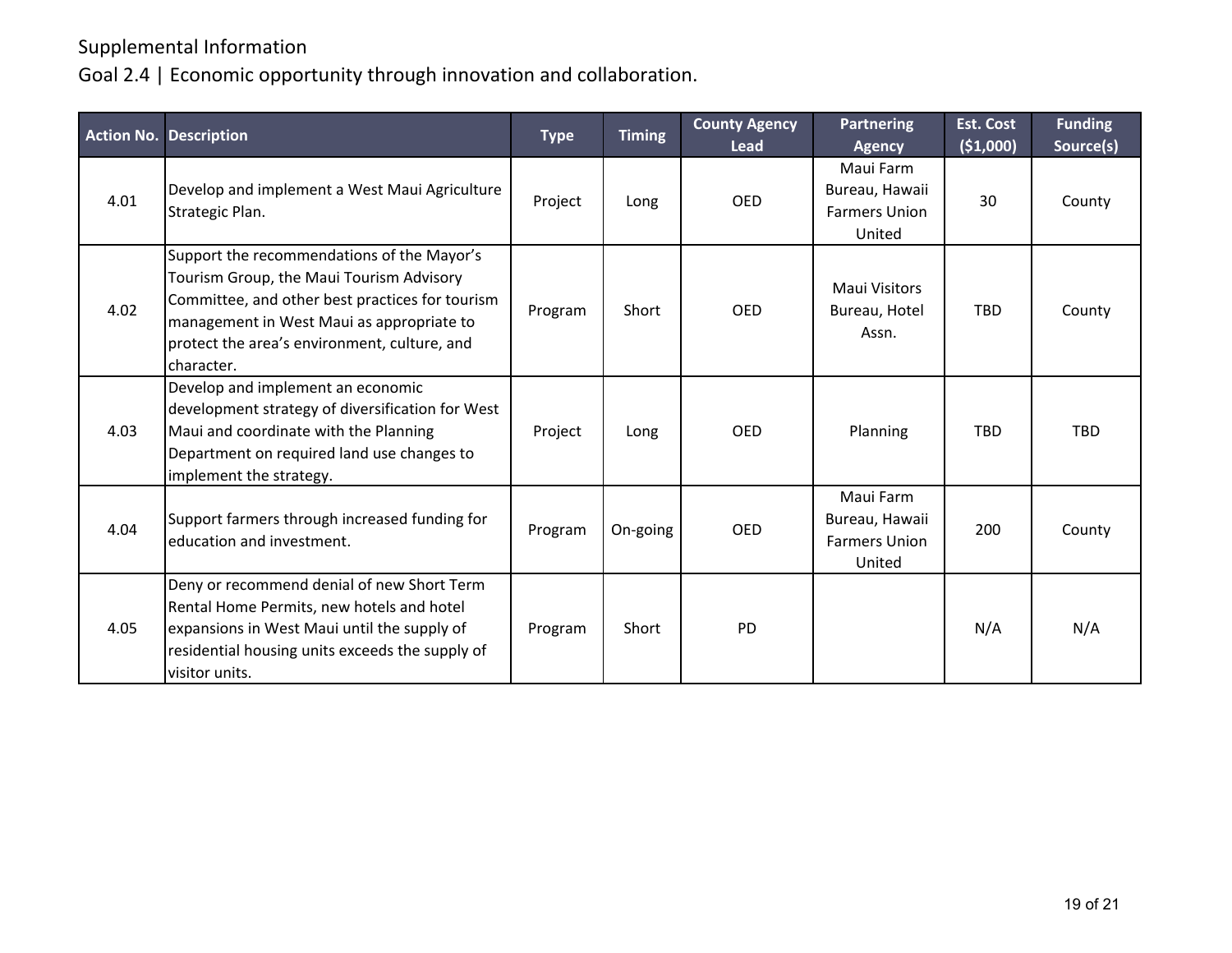#### Goal 2.5 | Safe, healthy, livable communities for all.

|      | <b>Action No. Description</b>                                                                                                                                                                                                                      | <b>Type</b> | <b>Timing</b> | <b>County Agency</b><br><b>Lead</b> | <b>Partnering</b><br><b>Agency</b>                                | <b>Est. Cost</b><br>( \$1,000) | <b>Funding</b><br>Source(s)           |
|------|----------------------------------------------------------------------------------------------------------------------------------------------------------------------------------------------------------------------------------------------------|-------------|---------------|-------------------------------------|-------------------------------------------------------------------|--------------------------------|---------------------------------------|
| 5.01 | Prepare an acquisition strategy for parks and<br>recreational facilities in West Maui.                                                                                                                                                             | Project     | Short         | <b>DPR</b>                          | PD,<br><b>UH Sea Grant</b>                                        | N/A                            | N/A                                   |
| 5.02 | Work with other public agencies to develop a<br>coordinated strategy to address sea level rise at<br>beach parks in West Maui.                                                                                                                     | Project     | On-going      | <b>DPR</b>                          | <b>DEM</b>                                                        | 200                            | County                                |
| 5.03 | Work with other public agencies and the<br>community to implement the Pali to Puamana<br>Master Plan.                                                                                                                                              | Project     | Short         | <b>DPR</b>                          | <b>Various County</b><br>and State<br>agencies                    | 300                            | County,<br>State                      |
| 5.04 | Provide funds for planning, development and<br>maintenance of the 50 acres of land identified as<br>Park/Open Space on the Community Plan Map<br>north of Pulelehua.                                                                               | CIP         | 2025-26       | <b>DPR</b>                          |                                                                   | 500                            | County                                |
| 5.05 | Conduct a baseline study of West Maui's urban<br>tree canopy and establish a goal for canopy<br>cover increase and a strategy to achieve the goal.                                                                                                 | Project     | Short         | <b>PD</b>                           | DLNR DOFAW,<br>State DOH, City<br>and County of<br>Honolulu, USFS | 10                             | County, State,<br>Federal             |
| 5.06 | Work with DLNR to document and map existing<br>government trails and identify missing links to<br>improve connectivity and function with the<br>ultimate goal of developing an active and usable<br>network of public trails throughout West Maui. | Project     | Short         | <b>PD</b>                           | Corporation<br>Counsel,<br><b>DLNR</b>                            | 300                            | County, State,<br>Federal,<br>Private |
| 5.07 | Implement zoning based on Community Plan<br>Designations for growth areas identified as high<br>priority for affordable housing by the<br>Community Plan.                                                                                          | Program     | Short         | PD                                  | <b>DHHC</b>                                                       | N/A                            | N/A                                   |
| 5.08 | Propose legislation to amortize the short-term<br>occupancy list and phase-out short-term rental<br>use to make more housing units available for<br>long-term occupancy.                                                                           | Project     | Short         | PD                                  |                                                                   | N/A                            | N/A                                   |